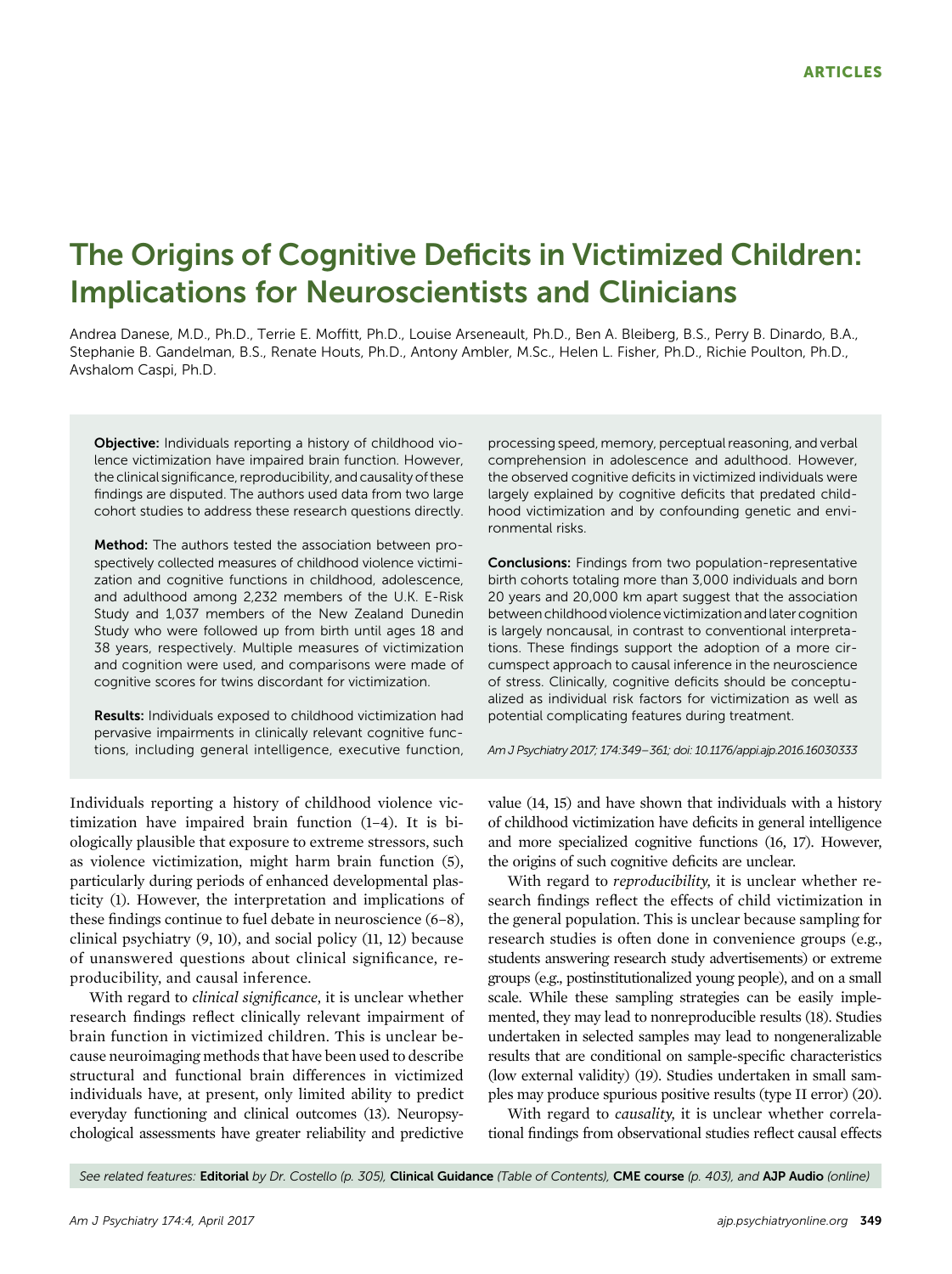#### FIGURE 1. Timeline for Assessments of Childhood Victimization and Cognitive Functioning in the E-Risk Study and the Dunedin Study<sup>a</sup>



Kingdom and New Zealand. Finally, to generate information about causality, we took advantage of three methodological features—repeated cognitive assessments of study members and their parents since before victimization, prospectively collected information about family circumstances, andatwin-differencedesign—to test the alternative hypothesis that the associations between childhood victimization and later cognitive deficits have their origins in preexisting and stable cognitive vulnerabilities and in confounding familial influences.

## METHOD

## Study 1: The Environmental-Risk Longitudinal Twin Study Sample. Participants were

members of the Environmental Risk (E-Risk) Longitudinal Twin Study, which tracks the development of a birth cohort of 2,232 British

<sup>a</sup> CTQ=Childhood Trauma Questionnaire; Peabody=Peabody Picture Vocabulary Test; WAIS-IV=Wechsler Adult Intelligence Scale, 4th edition; WISC-R=Wechsler Intelligence Scale for Children–Revised; WPPSI-R=Wechsler<br>Preschool and Primary Scale of Intelligence–Revised.

<sup>b</sup> Executive function (Cambridge Neuropsychological Test Automated Battery [CANTAB]) and processing speed (CANTAB).

<sup>c</sup> Executive function (CANTAB, WAIS-IV, Wechsler Memory Scale–III [WMS-III], Trail Making Test, part B), processing speed (CANTAB, WAIS-IV), memory (CANTAB, WMS-III, Rey Auditory Verbal Learning Test), perceptual reasoning (WAIS-IV), and verbal comprehension (WAIS-IV).

of child victimization on later brain function. This is unclear because victimized children often have preexisting impairment in brain function and live in disadvantaged socioeconomic conditions (21). Both factors provide alternative explanations for observed differencesin brain function between victimized and nonvictimized individuals (22, 23). Ruling out the effects of these confounding factors is necessary in order to infer causal effects of child victimization (24, 25). However, this has been difficult to achieve because research designs are typically cross-sectional, rely on retrospective recall of childhood victimization, and are limited to measurement of brain function at a single point in time in adolescence or adult life.

We addressed these questions directly in this study. To understand the clinical significance of deficits in brain function associated with childhood victimization, we tested whether victimized children showed later global deficits in IQ or specific deficits in a wide range of cognitive functions associated with clinical and functional outcomes (14, 15, 26, 27). To ensure reproducibility of these observations, we tested whether the resultswere consistentacross a range of prospectively collected and validated measures of childhood victimization (28, 29) (including both broad poly-victimization [30] and specific types of victimization), across repeated cognitive assessments in childhood, adolescence, and adulthood (26), and across two large population-representative cohorts in the United

children (Figure 1). Full details about the sample have been reported elsewhere (31) and can be found in the data supplement that accompanies the online edition of this article.

Childhood poly-victimization. Exposure to several types of victimization was assessed repeatedly when the children were 5, 7, 10, and 12 years of age, and dossiers have been compiled for each child with cumulative information about exposure to domestic violence between the mother and her partner, frequent bullying by peers, physical maltreatment by an adult, sexual abuse, emotional abuse, and physical neglect. Following Finkelhor et al. (30), for each child, our cumulative index counts the types of victimization experienced during the first 12 years of life. Details about these measurements have been reported previously (29). In addition to the above prospective measures of victimization, we assessed recall of victimization through the Childhood Trauma Questionnaire (32), completed by study members at the age-18 follow-up. Details about the victimization measurements are available in the online data supplement.

Cognitive testing. Figure 1 provides an overview of the cognitive testing in the E-Risk Study at ages 5, 12, and 18. Figure 2A provides a correlation matrix for all cognitive tests. Details are provided in the data supplement.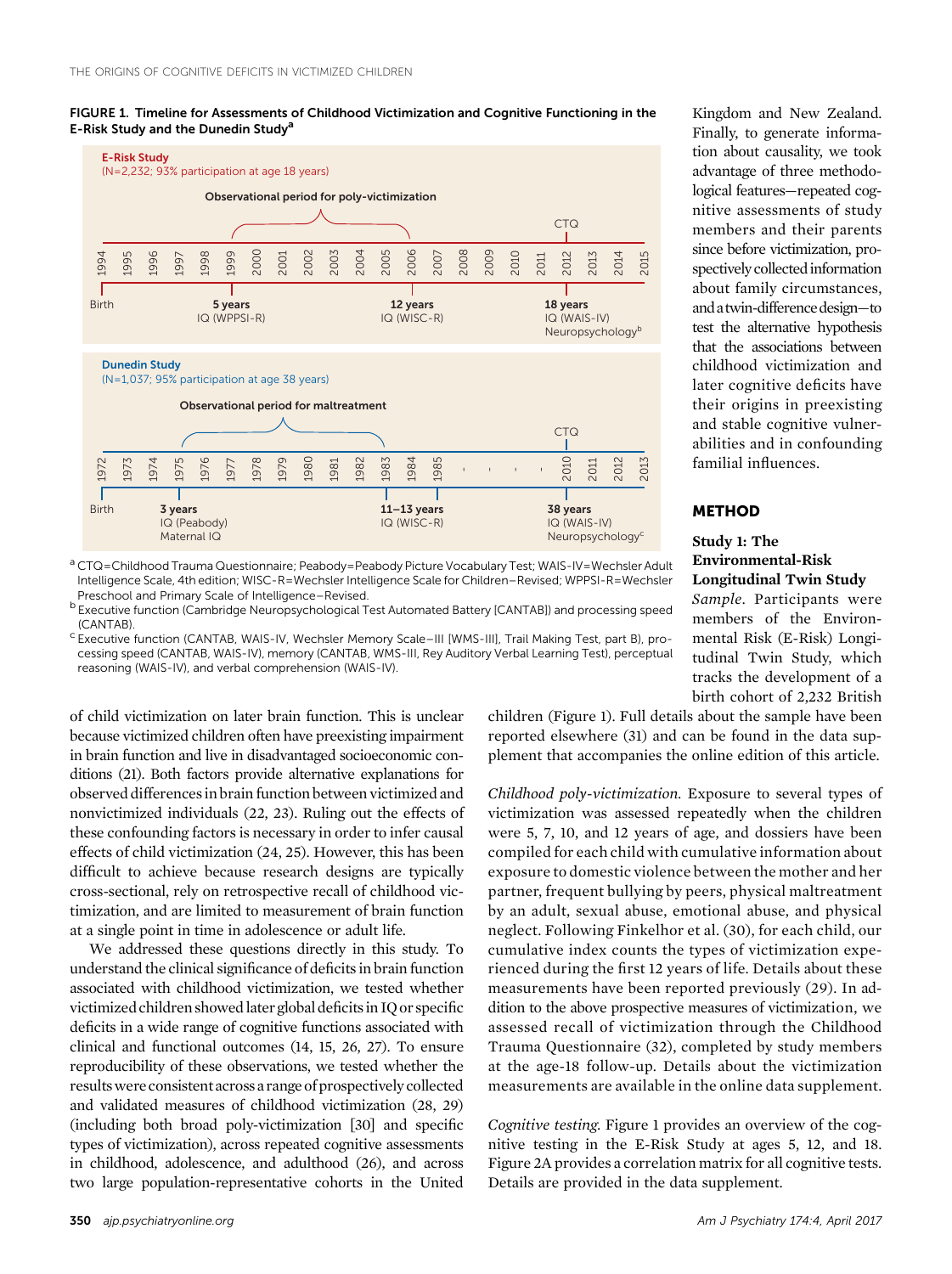#### FIGURE 2. Association Between Childhood Victimization and Cognitive Functioning in the E-Risk Study<sup>a</sup>

#### **A. Pearson's Correlations (Absolute Values)**





<sup>a</sup> Panel A is a heat map displaying the absolute values of correlations across cognitive functions in the E-Risk Study. Darker pixels indicate stronger absolute values of correlations, and lighter pixels indicate weaker correlations. Exact correlation values are reported in Table S13 in the online data supplement. Panel B shows standardizedeffect sizes(beta coefficients) for the associationbetween childhoodvictimization anddifferent cognitive functions.Green barsindicate unadjusted associations, andorangebarsindicate associations adjusted for cognitive functioningprior to the observationalperiod forvictimization(IQ at age 5) and family socioeconomic status. RVP=Cambridge Neuropsychological Test Automated Battery (CANTAB) Rapid Visual Processing; Spatial Span=CANTAB Spatial Span; Spatial Span Reverse=CANTAB Spatial Span Reverse; SWM=CANTAB Spatial Working Memory; WAIS=Wechsler Adult Intelligence Scale, 4th edition; WISC=Wechsler Intelligence Scale for Children–Revised; WPPSI=Wechsler Preschool and Primary Scale of Intelligence–Revised.

Statistical analysis. To test the associations between childhood victimization (independent variable) and cognitive measures (dependent variable), we ran a series of bivariate generalized estimating equation (GEE) linear regression models accounting for clustering of twins within families, using SAS, version 9.3 (SAS Institute, Cary, N.C.). To test whether observed associations were accounted for by preexisting cognitive vulnerabilities and nonspecific effects of socioeconomic disadvantage, we expanded

the bivariate GEE models to include covariates for IQ at age 5 and family socioeconomic status (see the data supplement), respectively. To test for significant attenuation of the association by these covariates, we compared regression coefficients across models (33). To test whether the results based on the experience of poly-victimization could be generalized to all individual types of victimization, we reran the above analyses using in turn each type of victimization as the independent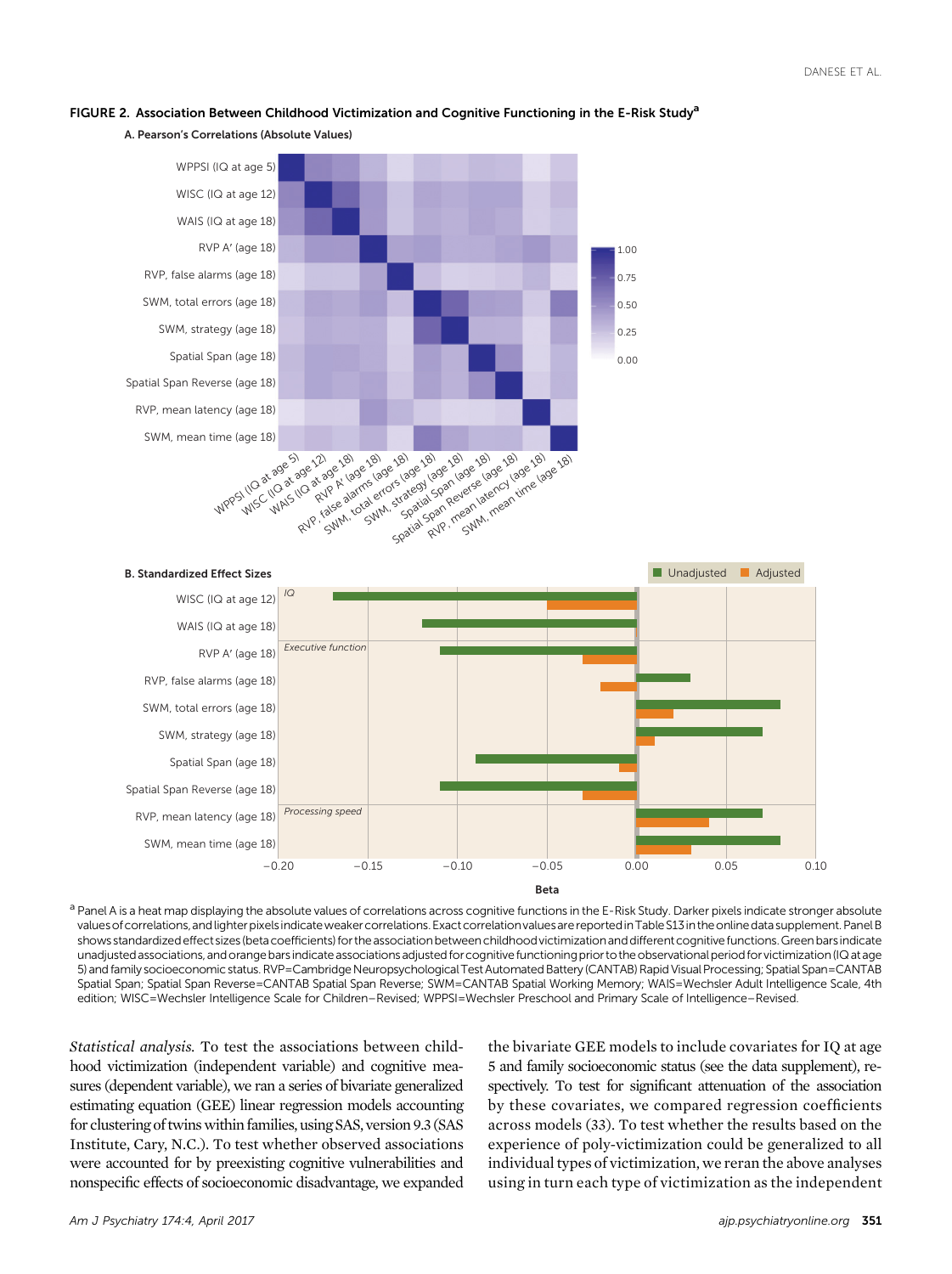#### FIGURE 3. Association Between Childhood Victimization and Cognitive Functioning in the Dunedin Study<sup>a</sup>

#### **A. Pearson's Correlations (Absolute Values)**





<sup>a</sup> Panel A is a heat map displaying the absolute values of correlations across cognitive functions in the Dunedin Study. Darker pixels indicate stronger absolute values of correlations, and lighter pixels indicate weaker correlations. Exact correlation values are reported in Table S14 in the online data supplement. Panel B shows standardized effect sizes (beta coefficients) for the association between childhood victimization and different cognitive functions. Green bars indicate unadjusted associations, and orange bars indicate associations adjusted for cognitive functioning prior to the observational period for victimization (maternal IQ and Peabody Picture Vocabulary Test at 3 years) and family socioeconomic status. PAL=Cambridge Neuropsychological Test Automated Battery (CANTAB) Paired Associates Learning; Peabody Test=Peabody Picture Vocabulary Test; reaction time=CANTAB reaction time index; RVP=CANTAB Rapid Visual Processing; Trails B=Trail Making Test, part B; WAIS=Wechsler Adult Intelligence Scale, 4th edition; WISC=Wechsler Intelligence Scale for Children–Revised; WMS=Wechsler Memory Scale–III.

variable. To test whether the above results depended on victimization in infancy or toddlerhood, we ran a sensitivity analysis excluding 307 study members with evidence of victimization before age 5. To test whether the association between childhood victimization and cognitive functioning

was accounted for by unobserved genetic or environmental heterogeneity, we tested whether differences in cognitive functioning were associated with differences in polyvictimization within pairs of siblings sharing their early family environment and either some (dizygotic twins) or all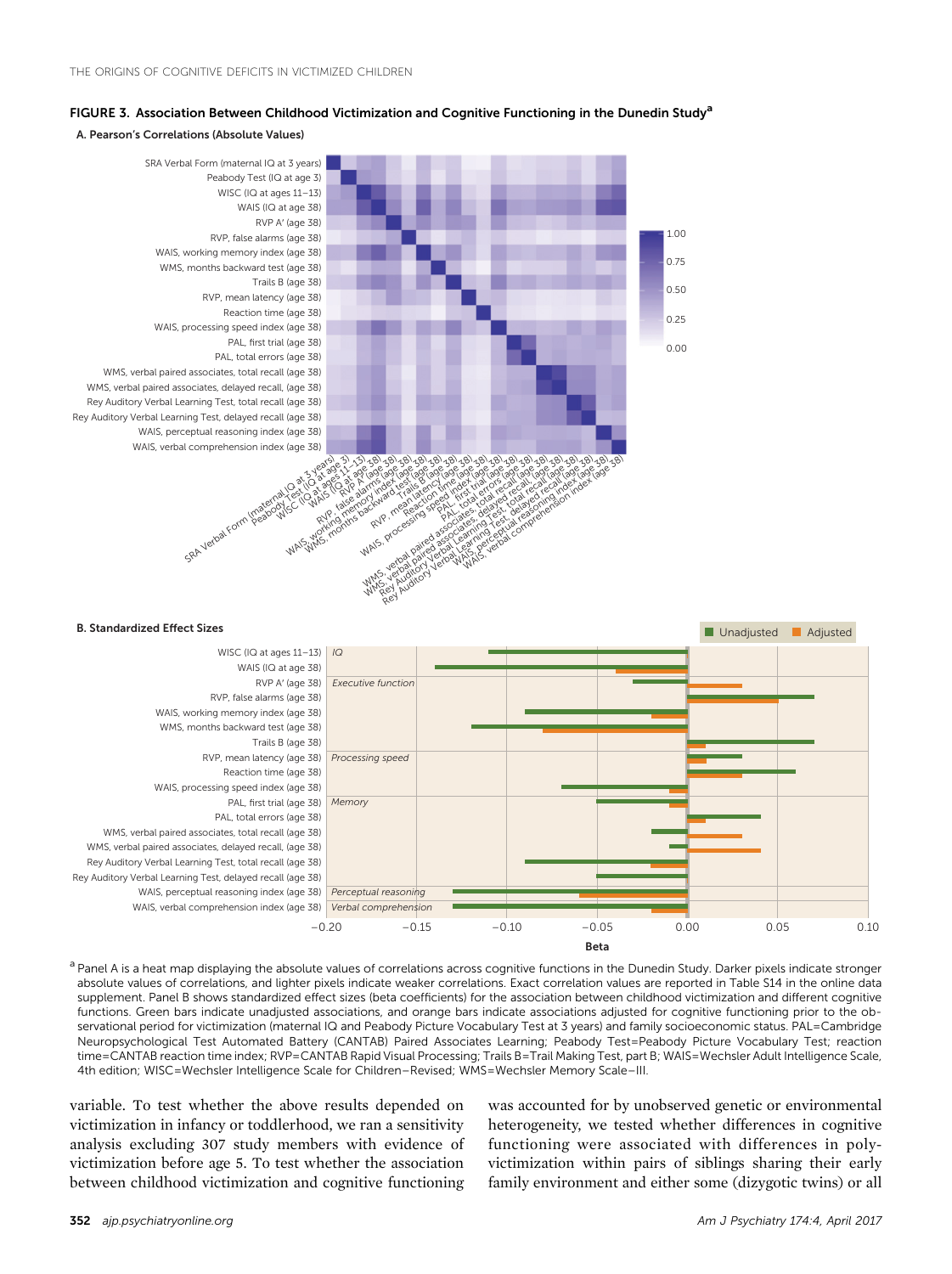(monozygotic twins) genes. Finally, to test whether the results based on the study-specific, prospectively collected measure of maltreatment could be generalized to another more commonly used measure of childhood maltreatment, we reran the above analyses using the score on the retrospective Childhood Trauma Questionnaire as the independent variable. Details are provided in the data supplement.

## Study 2: The Dunedin Longitudinal Study

Sample. Participants were members of the Dunedin Longitudinal Study, which tracks a 1972–1973 birth cohort of 1,037 children born in Dunedin, New Zealand (Figure 1). Full details about the sample have been reported elsewhere (34) and can be found in the data supplement.

Childhood victimization. As previously described (28), the measure of childhood maltreatment includes maternal rejection assessed at age 3 by observational ratings of mothers' interactions with the study children, harsh discipline assessed at ages 7 and 9 by parental report of disciplinary behaviors, two or more changes in the child's primary caregiver, and physical abuse and sexual abuse reported by study members once they reached adulthood (and were able to give informed consent). For each child, our cumulative index counts the number of maltreatment indicators during the first decade of life. When study members were 38 years old, they also completed the Childhood Trauma Questionnaire (32). Details about victimization measurements are available in the data supplement.

Cognitive testing. Figure 1 provides an overview of the cognitive testing in the Dunedin study at ages 3, 11–13, and 38. Figure 3A provides a correlation matrix for all cognitive tests. Details are provided in the data supplement.

Statistical analysis. To test the associations between childhood maltreatment (independent variable) and cognitive measures (dependent variable), we ran a series of bivariate ordinary least squares regression models. To test whether observed associations were accounted for by preexisting cognitive vulnerabilities and nonspecific effects of socioeconomic disadvantage (see the data supplement), we expanded the bivariate ordinary least squares models to include covariates for maternal IQ and Peabody Picture Vocabulary Test scores at age 3, and family socioeconomic status, respectively. To test for significant attenuation of the association by these covariates, we compared regression coefficients across models (33). To test whether the results based on the study-specific, prospectively collected measure of maltreatment could be generalized to another more commonly used measure of childhood maltreatment, we reran the above analyses using Childhood Trauma Questionnaire score as the independent variable.

## Study 1: The E-Risk Study

Does childhood victimization predict low IQ in adolescence? Wefirst used the E-Risk Study (Figure 1) to test whether child victimization had immediate effects on general intelligence in adolescence. Children who experienced poly-victimization between ages 5 and 12 had lower IQ test scores at age 12 than nonvictimized children (beta= $-0.17$ , p $<$ 0.01) (Table 1A, model 1). However, these differences were significantly attenuated after preexisting differencesin IQ at age 5 and family socioeconomic status were taken into account (beta $=-0.05$ ,  $p=0.02$ ) (Table 1A, model 4; omitted variable bias test,  $p<0.001$ ; Figure 2B).

These findings were replicated in analyses focusing on each of the specific types of victimization (see Tables S1–S7 in the online data supplement). For example, we found lower IQ at age 12 among children in the E-Risk Study who had been physically abused (beta= $-0.09$ , p $<$ 0.01; Table S3A, model 1) or neglected (beta= $-0.14$ , p $< 0.01$ ; Table S6A, model 1). However, these differences, too, were significantly attenuated after preexisting differences in IQ at age 5 and family socioeconomic status were taken into account (beta $=-0.03$ ,  $p=0.13$  and beta= $-0.03$ ,  $p=0.11$ , respectively; Tables S3A and S6A, model 4).

Does childhood victimization predict low IQ in young adulthood? Next, we tested whether childhood victimization had late-onset ("sleeper") effects on IQ in young adulthood. Children in the E-Risk Study who experienced polyvictimization between ages 5 and 12 had lower IQ at age 18 than nonvictimized children (beta= $-0.12$ , p $< 0.01$ ) (Table 1B, model 1). However, these differences were significantly attenuated after preexisting differences in IQ at age 5 and family socioeconomic status were taken into account (beta=0.00, p=0.82) (Table 1B, model 4; Figure 2B). Similar results emerged when we focused on each of the specific types of victimization (see Tables S1B–S7B in the data supplement).

Does childhood victimization predict impaired cognitive functions in young adulthood? Despite these limited residual effects on a broad measure of cognition, such as IQ, childhood victimization could have affected more specific cognitive functions that are only moderately correlated with IQ (Figure 2A). In particular, executive functions and processing speed hinge on functioning of the prefrontal cortex (35), which continues developing throughout childhood (36) and thus may be more sensitive to the effects of childhood victimization. Therefore, we tested the effects of victimization on these functions.

Children who experienced poly-victimization between ages 5 and 12 performed more poorly on executive function tests at age 18, such as the Cambridge Neuropsychological Test Automated Battery (CANTAB) Rapid Visual Information Processing A', Spatial Working Memory total errors and strategy, and Spatial Span (Table 1C–H, model 1).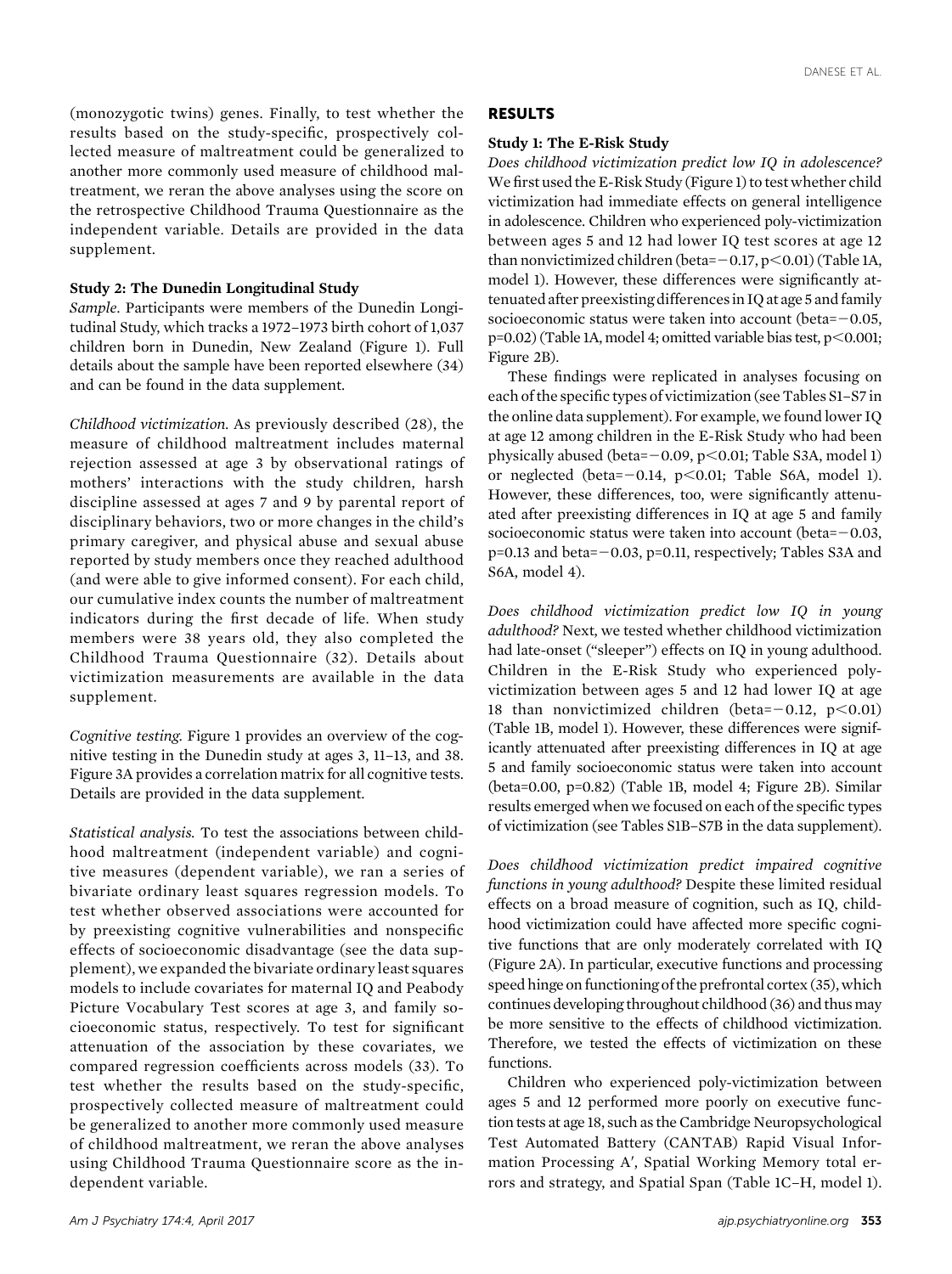| TABLE 1.  Association of Childhood Poly-Victimization With IQ and Cognitive Functions in the E-Risk Study <sup>a</sup> |  |  |  |  |
|------------------------------------------------------------------------------------------------------------------------|--|--|--|--|
|                                                                                                                        |  |  |  |  |

|                                                                                                            | sinunova i vij | Model 1     |                                           |                                         | Model 2       |                        |                   | Model 3       | <b>TRAILEAGH MARTIN AND COMMUNE I ANCHOIS IN THE E THISK STARY</b> |                               | Model 4           |                                                  | <b>Omitted Variable Bias</b> |                     |              |  |
|------------------------------------------------------------------------------------------------------------|----------------|-------------|-------------------------------------------|-----------------------------------------|---------------|------------------------|-------------------|---------------|--------------------------------------------------------------------|-------------------------------|-------------------|--------------------------------------------------|------------------------------|---------------------|--------------|--|
| Measure                                                                                                    | $b_1$          | <b>SE</b>   | p                                         | b <sub>2</sub>                          | SE            | p                      | $b_3$             | SE            | p                                                                  | $b_4$                         | SE                | p                                                | $b_1 - b_4$                  | <b>SE</b>           | р            |  |
| IQ                                                                                                         |                |             |                                           |                                         |               |                        |                   |               |                                                                    |                               |                   |                                                  |                              |                     |              |  |
| A. WISC-R (IQ at age 12)<br>$(N=2,112)$<br>Poly-victimization                                              | $-0.17$        |             | $0.02 \le 0.01 - 0.10$                    |                                         |               |                        |                   |               | $0.02$ < $0.01$ -0.09 0.02 < 0.01 -0.05 0.02                       |                               |                   |                                                  | $0.02 -0.13$                 |                     | 0.006 < 0.01 |  |
| IQ at age 5<br><b>Family SES</b>                                                                           |                |             | $0.45$ 0.02 < 0.01<br>$0.43$ 0.02 < 0.01  |                                         |               | $0.44$ 0.02 < 0.01     |                   |               | $0.41$ $0.03$ < $0.01$                                             | 0.28                          |                   | $0.38$ 0.02 < 0.01<br>$0.02 \sim 0.01$           |                              |                     |              |  |
| B. WAIS-IV (IQ at age 18)<br>$(N=2,045)$<br>Poly-victimization                                             |                |             |                                           |                                         |               |                        |                   |               |                                                                    |                               |                   |                                                  |                              |                     |              |  |
| IQ at age 5<br><b>Family SES</b>                                                                           |                |             | $0.42$ 0.02 < 0.01<br>$0.44$ 0.02 < 0.01  | $-0.12$ 0.02 < 0.01 $-0.05$ 0.02        |               | $0.41$ $0.02$ < $0.01$ | $0.02 -0.03 0.02$ |               | 0.13<br>$0.43$ 0.02 < 0.01                                         |                               | $0.00 \quad 0.02$ | $0.34$ $0.02$ < $0.01$<br>$0.31$ $0.02$ < $0.01$ | $0.82 - 0.13$                |                     | 0.005 < 0.01 |  |
| <b>Executive function</b>                                                                                  |                |             |                                           |                                         |               |                        |                   |               |                                                                    |                               |                   |                                                  |                              |                     |              |  |
| C. Rapid Visual<br><b>Information Processing</b><br>A' (age 18) (N=2,042)                                  |                |             |                                           |                                         |               |                        |                   |               |                                                                    |                               |                   |                                                  |                              |                     |              |  |
| Poly-victimization<br>IQ at age 5                                                                          |                |             | $0.30$ $0.02$ < $0.01$                    | $-0.11$ 0.02 $<$ 0.01 $-0.05$ 0.02      |               | $0.29$ $0.02$ < $0.01$ | $0.02 -0.06 0.02$ |               |                                                                    | $0.02 -0.03 0.02$<br>0.25     |                   | 0.02 < 0.01                                      | $0.23 - 0.08$                | 0.005 < 0.01        |              |  |
| <b>Family SES</b><br>D. Rapid Visual<br>Information<br>Processing, false<br>alarms (age 18)<br>$(N=2,044)$ |                |             | $0.25$ 0.02 < 0.01                        |                                         |               |                        |                   |               | $0.23$ 0.03 < 0.01                                                 | 0.15                          |                   | 0.03 < 0.01                                      |                              |                     |              |  |
| Poly-victimization<br>IQ at age 5<br><b>Family SES</b>                                                     |                | $0.03$ 0.02 | 0.15<br>$-0.14$ 0.02 < 0.01               | $-0.18$ 0.02 < 0.01 - 0.18 0.02 < 0.01  | $0.00$ $0.02$ | 0.95                   |                   | $0.00$ $0.02$ | $-0.14$ 0.02 < 0.01 - 0.09 0.03                                    | $0.99 - 0.02 0.02$<br>$-0.15$ |                   | 0.46<br>0.02 < 0.01<br>0.01                      |                              |                     |              |  |
| E. Spatial Working<br>Memory, total errors<br>$(aqe 18) (N=2,044)$                                         |                |             |                                           |                                         |               |                        |                   |               |                                                                    |                               |                   |                                                  |                              |                     |              |  |
| Poly-victimization<br>IQ at age 5<br><b>Family SES</b>                                                     |                |             | $0.08$ 0.02 < 0.01<br>$-0.18$ 0.03 < 0.01 | $-0.26$ 0.02 < 0.01 $-0.25$ 0.02 < 0.01 | $0.03$ 0.02   | 0.15                   | $-0.17$           | $0.04$ 0.03   | 0.08<br>$0.03$ < $0.01$ -0.09 0.03                                 | $-0.23$                       | $0.02$ 0.02       | 0.45<br>0.02 < 0.01<br>0.01                      | 0.06                         | $0.006<$ $<$ $0.01$ |              |  |
| F. Spatial Working<br>Memory, strategy<br>(age 18) $(N=2,044)$                                             |                |             |                                           |                                         |               |                        |                   |               |                                                                    |                               |                   |                                                  |                              |                     |              |  |
| Poly-victimization<br>IQ at age 5<br>Family SES                                                            | $-0.24$        |             | $0.07$ 0.02 < 0.01<br>$-0.17$ 0.02 < 0.01 | $0.02$ < $0.01$ -0.23 0.02 < 0.01       | $0.03$ 0.02   | 0.24                   |                   | $0.04$ 0.02   | 0.15<br>$-0.16$ 0.03 < 0.01 $-0.09$ 0.03                           | $-0.21$                       | $0.01$ 0.02       | 0.62<br>0.02 < 0.01<br>0.01                      | 0.06                         | 0.005 < 0.01        |              |  |
| G. Spatial Span (age 18)<br>$(N=2,041)$                                                                    |                |             |                                           |                                         |               |                        |                   |               |                                                                    |                               |                   |                                                  |                              |                     |              |  |
| Poly-victimization<br>IQ at age 5<br>Family SES                                                            |                |             | $0.29$ 0.02 < 0.01<br>$0.24$ 0.02 < 0.01  | $-0.09$ 0.02 $<$ 0.01 $-0.04$ 0.02      |               | $0.28$ 0.02 < 0.01     | $0.13 -0.04 0.02$ |               | $0.23$ 0.03 < 0.01                                                 | $0.12 -0.01 0.02$             |                   | $0.24$ 0.02 < 0.01<br>$0.14$ 0.03 < 0.01         | $0.66 - 0.08$ 0.005 < 0.01   |                     |              |  |
| H. Spatial Span Reversed<br>(age $18$ ) (N=2,034)                                                          |                |             |                                           |                                         |               |                        |                   |               |                                                                    |                               |                   |                                                  |                              |                     |              |  |
| Poly-victimization<br>IQ at age 5<br><b>Family SES</b>                                                     |                |             | $0.26$ 0.02 < 0.01<br>$0.22$ 0.02 < 0.01  | $-0.11$ 0.02 < 0.01 - 0.06 0.02         |               | $0.25$ 0.02 < 0.01     | $0.02 -0.06 0.02$ |               | $0.20$ $0.03$ $< 0.01$                                             | $0.02 -0.03 0.02$             |                   | $0.22$ 0.02 < 0.01<br>$0.13$ 0.03 < 0.01         | $0.15 -0.07$ 0.005 < 0.01    |                     |              |  |
| Processing speed                                                                                           |                |             |                                           |                                         |               |                        |                   |               |                                                                    |                               |                   |                                                  |                              |                     |              |  |
| I. Rapid Visual Information<br>Processing, mean<br>latency (age 18)                                        |                |             |                                           |                                         |               |                        |                   |               |                                                                    |                               |                   |                                                  |                              |                     |              |  |
| $(N=2,042)$<br>Poly-victimization<br>IQ at age 5<br>Family SES                                             |                |             | $0.07$ 0.02 < 0.01<br>$-0.11$ 0.02 < 0.01 | $-0.14$ 0.02 < 0.01 - 0.13 0.02 < 0.01  | $0.05$ 0.02   | 0.05                   |                   | $0.05$ 0.02   | 0.04<br>$-0.10$ 0.02 < 0.01 - 0.06 0.03                            |                               | $0.04$ 0.02       | 0.13<br>$-0.11$ 0.02 < 0.01<br>0.02              |                              | $0.04$ 0.006 < 0.01 |              |  |

continued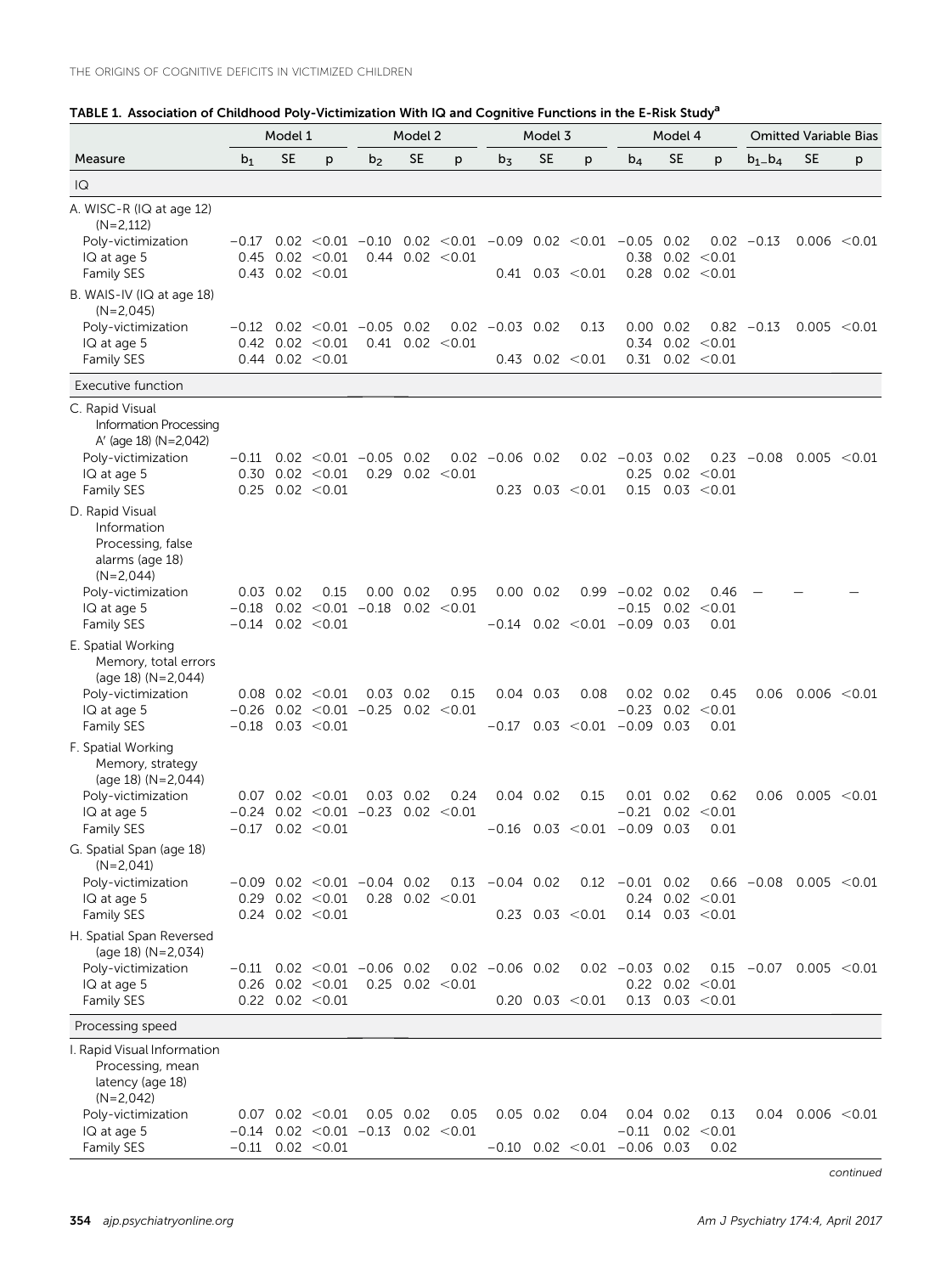#### TABLE 1, continued

|                                                               |                | Model 1   |                                                                                        |                | Model 2 |      |       | Model 3     |                               |              | Model 4   |                                     |             | <b>Omitted Variable Bias</b> |   |  |  |
|---------------------------------------------------------------|----------------|-----------|----------------------------------------------------------------------------------------|----------------|---------|------|-------|-------------|-------------------------------|--------------|-----------|-------------------------------------|-------------|------------------------------|---|--|--|
| Measure                                                       | b <sub>1</sub> | <b>SE</b> | p                                                                                      | b <sub>2</sub> | SE.     | p    | $b_3$ | SE.         | p                             | $b_4$        | <b>SE</b> | p                                   | $b_1 - b_4$ | -SE                          | p |  |  |
| J. Spatial Working<br>Memory, mean time<br>(age 18) (N=2,044) |                |           |                                                                                        |                |         |      |       |             |                               |              |           |                                     |             |                              |   |  |  |
| Poly-victimization<br>IQ at age 5<br>Family SES               |                |           | $0.08$ $0.02$ $0.01$<br>$-0.23$ 0.02 < 0.01 $-0.23$ 0.02 < 0.01<br>$-0.11$ 0.03 < 0.01 | 0.03           | 0.O2    | 0.16 |       | $0.05$ 0.03 | 0.03<br>$-0.10$ 0.03 $< 0.01$ | $-0.02$ 0.03 | 0.03 0.02 | O 22<br>$-0.22$ 0.02 < 0.01<br>በ 41 | O 05        | 0.006 < 0.01                 |   |  |  |

<sup>a</sup> The table lists standardized regression coefficients (betas) for the association between childhood poly-victimization and cognitive measures using generalized estimating equation linear models and accounting for clustering within family. Model 1 presents bivariate (unadjusted) associations between all predictors and the cognitive measures. Model 2 is adjusted for the effect of IQ at age 5, model 3 for the effect of family socioeconomic status (SES), and model 4 for the effect of both IQ at age 5 and family socioeconomic status."Omitted variable bias" presents the difference between the unadjusted and fully adjusted effect of poly-victimization on the cognitive measures when the unadjusted effects were statistically significant. WAIS-IV=Wechsler Adult Intelligence Scale, 4th edition; WISC-R=Wechsler Intelligence Scale for Children–Revised.

Furthermore, children who experienced poly-victimization performed more poorly on processing speed tests at age 18, such as CANTAB Rapid Visual Information Processing mean latency and Spatial Working Memory mean time (Table 1I–J, model 1). However, these differences were also significantly attenuated after preexisting differences in IQ at age 5 and family socioeconomic status were taken into account (Table 1C–J, model 4; Figure 2B). Similar results emerged when we focused on each of the specific types of victimization (see Tables S1C–J to S7C–J in the data supplement).

Does childhood victimization predict cognitive deficits in those not victimized before age 5? We considered that IQ tested at age 5 could have been influenced by earlier victimization and thus could be an inadequate baseline measure of cognitive function for some children, if they had been victimized early as infants or toddlers. There was evidence of victimization before age 5 for 307 children in the E-Risk Study. In analyses restricted to children without evidence of victimization before age 5, we found results similar to those in the overall sample (see the "omitted variable bias" columns in Table S8 in the data supplement and in Table 1), suggesting that the limited residual effects of childhood victimization on later cognitive functions were not simply a reflection of biased baseline measures of cognition.

Do differences in childhood victimization predict differences in cognitive function within sibling pairs? We also took advantage of the co-twin control method in the E-Risk Study to determine whether differences in poly-victimization were associated with differences in cognitive functions within pairs of twins who grew up in the same family and shared some (dizygotic twins) or all (monozygotic twins) of their genetic material (37). However, we did not find associations between poly-victimization and cognitive functions within sibling pairs except for IQ at age 12 in dizygotic twins (Table 2, and Table S9 in the data supplement), suggesting that the associations observed at the individual level (Table 1A–J, model 1) were likely explained by unmeasured familial (both genetic and environmental) factors.

Are retrospective reports of childhood victimization in young adulthood associated with low IQ and impaired cognitive functions? We extended our analysis to test whether the findings could be replicated when childhood victimization was measured at age 18 with the Childhood Trauma Questionnaire (32), a popular tool for retrospectively assessing childhood maltreatment history in adults. E-Risk Study members who reported having been maltreated as children performed more poorly on executive function tests (Spatial Working Memory total errors, Spatial Span) and processing speed tests (Rapid Visual Information Processing mean latency) but not IQ tests (see Table S10A–J, model 1, in the data supplement). However, these differences were significantly attenuated after preexisting differences in IQ at age 5 and family socioeconomic status were taken into account (see Table S10A–J, model 4). Furthermore, we did not find associations between differences in Childhood Trauma Questionnaire scores and differences in cognitive functions within pairs of siblings (see Table S11 in the data supplement).

#### Study 2: The Dunedin Study

Does childhood victimization predict low IQ in adolescence? Next, we tested whether the findings in the E-Risk Study could be replicated and expanded in an independent and older cohort. In the Dunedin Study (Figure 1), children who experienced maltreatment between ages 3 and 11 had lower IQ at ages  $11-13$  than nonmaltreated children (beta= $-0.11$ , p<0.01) (Table 3A, model 1). However, these differences were again significantly attenuated after indicators of preexisting cognitive functioning, such as maternal and child IQ at age 3 and family socioeconomic status, were taken into account (beta=0.00, p=0.89) (Table 3A, model 4, and omitted variable bias test,  $p<0.01$ ; Figure 3B).

Does childhood victimization predict low IQ in midlife? In the older Dunedin cohort, we tested whether childhood maltreatment exerted long-term "sleeper effects" on IQ into midlife. We found that children exposed to maltreatment between ages 3 and 11 had lower IQ scores at the study's latest assessment, at age 38, than nonmaltreated children (beta= $-0.14$ , p $< 0.01$ ) (Table 3B, model 1). These differences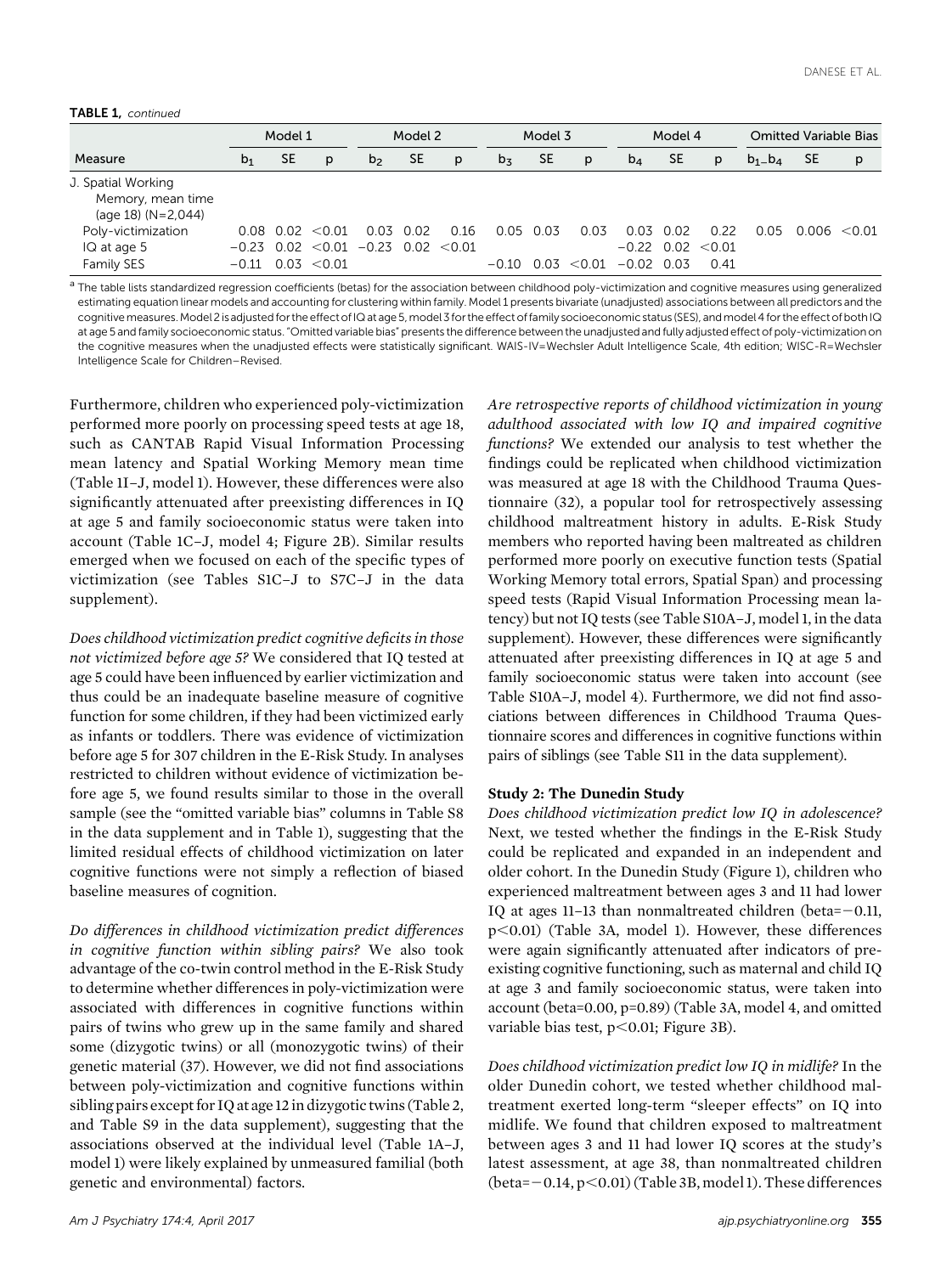|                                                                   | Dizygotic and Monozygotic                          |                                                          | Monozygotic Twin                                   | Dizygotic Twin<br>Pairs ( $N_{\text{pairs}}$ =447-483)            |                                                    |  |
|-------------------------------------------------------------------|----------------------------------------------------|----------------------------------------------------------|----------------------------------------------------|-------------------------------------------------------------------|----------------------------------------------------|--|
| r                                                                 | р                                                  | r                                                        | p                                                  | r                                                                 | p                                                  |  |
|                                                                   |                                                    |                                                          |                                                    |                                                                   |                                                    |  |
| $-0.066$<br>$-0.020$                                              | 0.032<br>0.529                                     | $-0.020$<br>$-0.066$                                     | 0.636<br>0.120                                     | $-0.100$<br>0.016                                                 | 0.028<br>0.737                                     |  |
|                                                                   |                                                    |                                                          |                                                    |                                                                   |                                                    |  |
| $-0.045$<br>$-0.021$<br>$-0.004$<br>$-0.009$<br>0.011<br>$-0.023$ | 0.157<br>0.515<br>0.891<br>0.773<br>0.724<br>0.477 | $-0.039$<br>$-0.024$<br>0.022<br>0.017<br>0.003<br>0.007 | 0.363<br>0.570<br>0.610<br>0.685<br>0.938<br>0.867 | $-0.051$<br>$-0.016$<br>$-0.028$<br>$-0.035$<br>0.017<br>$-0.048$ | 0.283<br>0.741<br>0.548<br>0.458<br>0.716<br>0.309 |  |
|                                                                   |                                                    |                                                          |                                                    |                                                                   |                                                    |  |
| 0.037                                                             | 0.240                                              | 0.059                                                    | 0.165                                              | 0.017                                                             | 0.713<br>0.776                                     |  |
|                                                                   | $-0.023$                                           | Twin Pairs (N <sub>pairs</sub> =1,003-1,061)<br>0.457    | $-0.037$                                           | Pairs ( $N_{\text{pairs}}$ =556–578)<br>0.385                     | $-0.013$                                           |  |

|  |  | TABLE 2. Association of Childhood Poly-Victimization With IQ and Cognitive Functions Within Twin Pairs <sup>a</sup> |  |
|--|--|---------------------------------------------------------------------------------------------------------------------|--|
|  |  |                                                                                                                     |  |

a The table lists Pearson correlations between differences in childhood poly-victimization and differences in cognitive measures within twin pairs. WAIS-IV=Wechsler Adult Intelligence Scale, 4th edition; WISC-R=Wechsler Intelligence Scale for Children–Revised.

were significantly attenuated after indicators of preexisting cognitive functioning, such as maternal and child IQ at age 3 and family socioeconomic status, were taken into account  $(beta=-0.04, p=0.21)$  (Table 3B, model 4; Figure 3B).

Does childhood victimization predict impaired cognitive functions in midlife? To test more subtle and specific effects of childhood maltreatment on cognition, we used a comprehensive battery of neuropsychological tests, administered at age 38, that are only moderately correlated with IQ (Figure 3A). Children exposed to maltreatment between ages 3 and 11 performed more poorly in midlife on several tests of executive function (CANTAB Rapid Visual Information Processing, false alarms; WAIS working memory index; Wechsler Memory Scale–III, months backward test; Trail Making Test, part B), processing speed (WAIS processing speed index), memory (Rey Auditory Verbal Learning Test, total recall), perceptual reasoning (WAIS perceptual reasoning index), and verbal comprehension (WAIS verbal comprehension index) (Table 3C–R, model 1). These differences were significantly attenuated after indicators of preexisting cognitive functioning, such as maternal and child IQ at age 3 and family socioeconomic status, were taken into account (Table 3C–R, model 4; Figure 3B).

Are reports of childhood victimization in midlife associated with low IQ and impaired cognitive functions? Finally, we extended our analysis to test whether the findings could be replicated when childhood maltreatment was measured retrospectively at age 38 with the Childhood Trauma Questionnaire (32). Study members who reported having been maltreated as children performed more poorly on IQ tests administered in adolescence and midlife and on more specific cognitive tests administered in midlife (see Table S12A–R, model 1, in the data supplement). However, the link between childhood maltreatment and impaired cognitive performance was significantly attenuated after indicators of preexisting cognitive functioning, such as maternal and child IQ at age 3 and family socioeconomic status, were taken into account (see Table S12A–R, model 5).

# **DISCUSSION**

We found that cognitive deficits previously described in individuals with a history of childhood victimization are largely explained by preexisting cognitive vulnerabilities and nonspecific effects of socioeconomic disadvantage. The results both strengthen the evidence for cognitive deficits in individuals with a history of childhood victimization and strongly challenge the conventional causal interpretation.

Consistent with previous research (16, 17), we found that adolescents and adults with a history of childhood victimization have pervasive deficits in clinically significant cognitive functions, including both general intelligence and more specific measures of executive function, processing speed, memory, perceptual reasoning, and verbal comprehension. We observed this in two population-representative birth cohorts totaling 3,000 individuals born 20 years and 20,000 km apart, and we reproduced the findings using multiple measures of victimization and cognitive assessments in childhood, adolescence, and adulthood.

In contrast to the conventional causal interpretation of these findings, our longitudinal prospective design revealed that cognitive deficits in victimized adolescents and adults were largely explained by cognitive deficits present before the observational period for childhood victimization and by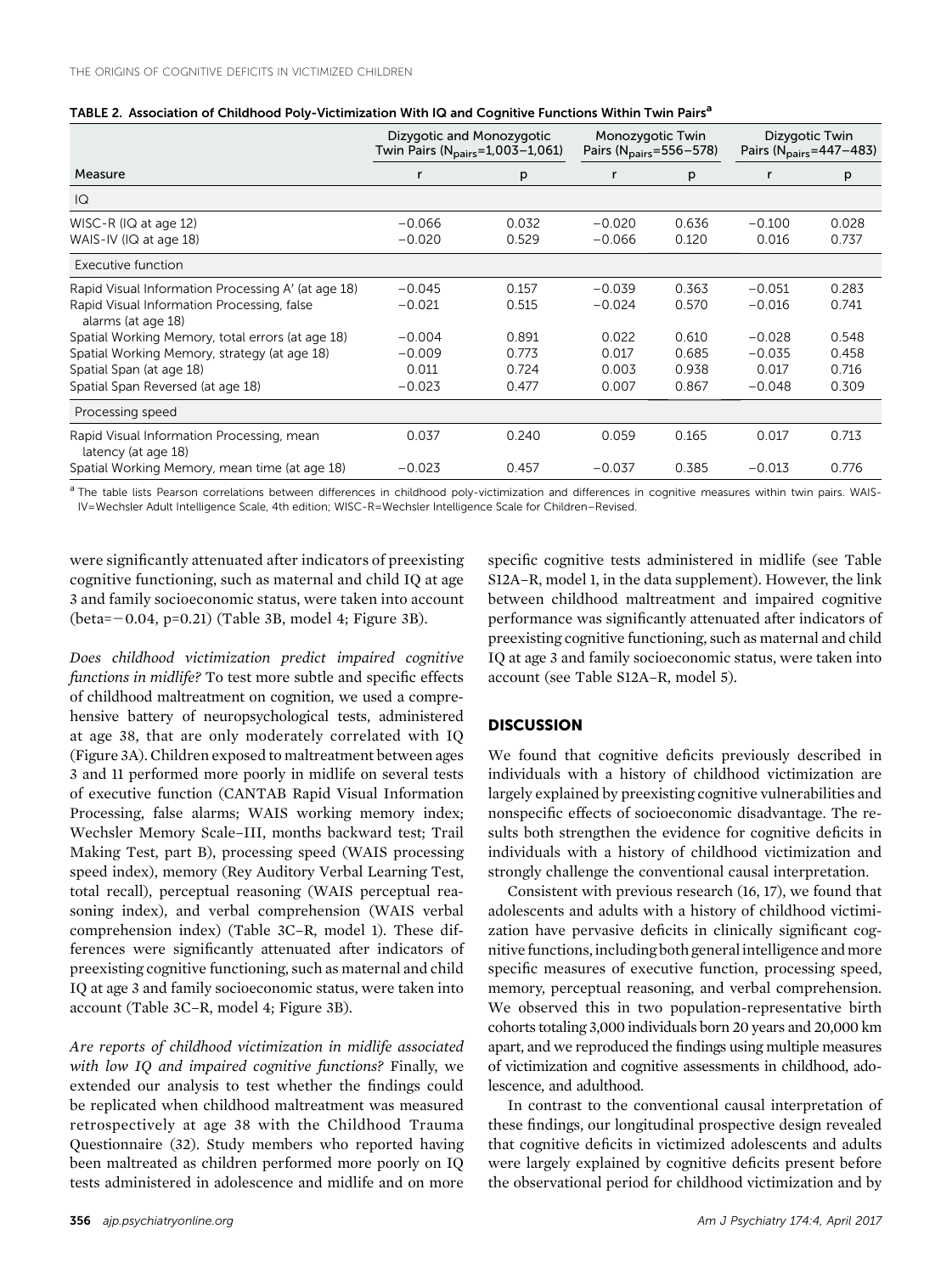TABLE 3. Association Between Childhood Maltreatment and IQ and Cognitive Functions in the Dunedin Study<sup>a</sup>

|                                                                                                   | Model 1                                      |                      |                                                   | Model 2<br>Model 3   |              |                             |                 |              | Model 4                        |                                          |             | Model 5                |                                 |                                    | <b>Omitted Variable Bias</b>       |             |           |              |
|---------------------------------------------------------------------------------------------------|----------------------------------------------|----------------------|---------------------------------------------------|----------------------|--------------|-----------------------------|-----------------|--------------|--------------------------------|------------------------------------------|-------------|------------------------|---------------------------------|------------------------------------|------------------------------------|-------------|-----------|--------------|
| Measure                                                                                           | $b_1$                                        | SE                   | p                                                 | b <sub>2</sub>       | <b>SE</b>    | p                           | b3              | <b>SE</b>    | p                              | $b_4$                                    | SE          | p                      | $b_5$                           | <b>SE</b>                          | p                                  | $b_1 - b_5$ | <b>SE</b> | p            |
| IQ                                                                                                |                                              |                      |                                                   |                      |              |                             |                 |              |                                |                                          |             |                        |                                 |                                    |                                    |             |           |              |
| A. WISC-R (IQ at ages<br>$11-13$ (N=899)<br>Child maltreatment<br>Maternal IQ                     | $-0.11$<br>0.40                              |                      | 0.03 < 0.01<br>0.03 < 0.01                        | $-0.06$<br>0.39      | 0.03<br>0.03 | 0.06<br>< 0.01              | $-0.05$ 0.03    |              | 0.07                           | $-0.04$                                  | 0.03        | 0.17                   | 0.00<br>0.23                    | 0.03<br>0.03                       | 0.89<br>< 0.01                     | $-0.10$     | 0.005     | $<$ 0.01     |
| IQ at age 3<br>Family SES                                                                         | 0.48<br>0.39                                 |                      | 0.03 < 0.01<br>0.03 < 0.01                        |                      |              |                             |                 |              | $0.47$ 0.03 < 0.01             | 0.38                                     | 0.03        | < 0.01                 | 0.36<br>0.20                    | 0.03<br>0.03                       | < 0.01<br>< 0.01                   |             |           |              |
| B. WAIS-IV (IQ at<br>age 38) (N=913)                                                              |                                              |                      |                                                   |                      |              |                             |                 |              |                                |                                          |             |                        |                                 |                                    |                                    |             |           |              |
| Child maltreatment<br>Maternal IQ<br>IQ at age 3<br><b>Family SES</b>                             | $-0.14$<br>0.44<br>0.43<br>0.38              | 0.03<br>0.03<br>0.03 | < 0.01<br>< 0.01<br>$<$ 0.01<br>0.03 < 0.01       | $-0.08$<br>0.43      | 0.03<br>0.03 | < 0.01<br>< 0.01            |                 |              | $0.42$ $0.03$ < $0.01$         | $-0.08$ 0.03 < 0.01 $-0.08$ 0.03<br>0.37 | 0.03        | 0.01<br>< 0.01         | $-0.04$<br>0.30<br>0.30<br>0.17 | 0.03<br>0.03<br>0.03<br>0.03       | 0.21<br>< 0.01<br>< 0.01<br>< 0.01 | $-0.10$     | 0.005     | $<$ 0.01     |
| Executive function                                                                                |                                              |                      |                                                   |                      |              |                             |                 |              |                                |                                          |             |                        |                                 |                                    |                                    |             |           |              |
| C. Rapid Visual<br>Information<br>Processing A'<br>(age 38) (N=890)                               |                                              |                      |                                                   |                      |              |                             |                 |              |                                |                                          |             |                        |                                 |                                    |                                    |             |           |              |
| Child maltreatment<br>Maternal IQ<br>IQ at age 3                                                  | $-0.03$ 0.03<br>0.24<br>0.22                 | 0.03                 | 0.44<br>0.03 < 0.01<br>< 0.01                     | 0.01<br>0.24         | 0.03<br>0.03 | 0.85<br>$<$ 0.01            | 0.00<br>0.22    | 0.03<br>0.03 | 0.99<br>< 0.01                 | 0.00                                     | 0.03        | 0.95                   | 0.03<br>0.18<br>0.16            | 0.03<br>0.04<br>0.04               | 0.41<br>< 0.01<br>< 0.01           |             |           |              |
| <b>Family SES</b><br>D. Rapid Visual<br>Information<br>Processing, false<br>alarms (age 18)       | 0.17                                         |                      | 0.03 < 0.01                                       |                      |              |                             |                 |              |                                | 0.17                                     | 0.03        | < 0.01                 | 0.06                            | 0.04                               | 0.11                               |             |           |              |
| $(N = 895)$<br>Child maltreatment<br>Maternal IQ<br>IQ at age 3                                   | 0.07<br>$-0.09$<br>$-0.15$                   | 0.03<br>0.03         | 0.04<br>0.03 < 0.01<br>< 0.01                     | 0.06<br>$-0.09$ 0.03 | 0.03         | 0.09<br>0.01                | 0.05<br>$-0.14$ | 0.03         | 0.13<br>0.03 < 0.01            | 0.06                                     | 0.03        | 0.08                   | 0.05<br>$-0.06$<br>$-0.13$      | 0.03<br>0.04<br>0.04               | 0.17<br>0.11<br>< 0.01             | 0.02        |           | 0.006 < 0.01 |
| Family SES<br>E. WAIS-IV, working<br>memory index<br>(age 38) (N=910)                             | $-0.06$ 0.03                                 |                      | 0.10                                              |                      |              |                             |                 |              |                                | $-0.05$ 0.03                             |             | 0.18                   | 0.01                            | 0.04                               | 0.71                               |             |           |              |
| Child maltreatment<br>Maternal IQ<br>IQ at age 3                                                  | 0.34<br>0.31                                 |                      | $-0.09$ 0.03 < 0.01<br>0.03 < 0.01<br>0.03 < 0.01 | $-0.05$<br>0.33      | 0.03<br>0.03 | 0.09<br>$<$ 0.01            | $-0.06$ 0.03    |              | 0.07<br>$0.30$ $0.03$ < $0.01$ | $-0.05$                                  | 0.03        | 0.13                   | $-0.02$<br>0.23<br>0.21         | 0.03<br>0.03<br>0.03               | 0.56<br>< 0.01<br>< 0.01           | $-0.08$     | 0.006     | < 0.01       |
| <b>Family SES</b><br>F. Wechsler Memory<br>Scale-III, months<br>backward test<br>(age 38) (N=911) | 0.29                                         |                      | 0.03 < 0.01                                       |                      |              |                             |                 |              |                                | 0.28                                     | 0.03        | < 0.01                 | 0.14                            | 0.03                               | < 0.01                             |             |           |              |
| Child maltreatment<br>Maternal IQ<br>IQ at age 3                                                  | $-0.12$<br>0.19<br>0.12                      |                      | 0.03 < 0.01<br>0.03 < 0.01<br>0.03 < 0.01         | $-0.10$<br>0.18      | 0.03<br>0.03 | < 0.01<br>< 0.01            | $-0.11$<br>0.11 |              | 0.03 < 0.01                    | $0.03 < 0.01 -0.09$ 0.03 < 0.01          |             |                        | $-0.08$<br>0.13<br>0.05         | 0.03<br>0.04<br>0.04               | 0.01<br>< 0.01<br>0.18             | $-0.04$     | 0.006     | $<$ 0.01     |
| <b>Family SES</b><br>G. Trail Making Test,<br>part B (age 38)<br>$(N=909)$                        |                                              |                      | $0.18$ 0.03 < 0.01                                |                      |              |                             |                 |              |                                |                                          |             | $0.16$ $0.03$ < $0.01$ |                                 |                                    | $0.10$ $0.04$ < $0.01$             |             |           |              |
| Child maltreatment<br>Maternal IQ<br>IQ at age 3                                                  | $-0.26$                                      | $0.07$ 0.03          | 0.05<br>$-0.24$ 0.03 < 0.01<br>0.03 < 0.01        |                      | $0.04$ 0.03  | 0.25<br>$-0.24$ 0.03 < 0.01 |                 | $0.04$ 0.03  | 0.27<br>$-0.26$ 0.03 < 0.01    |                                          | $0.04$ 0.03 | 0.23                   | $-0.17$<br>$-0.20$              | $0.01$ 0.03<br>0.03<br>0.03        | 0.67<br>< 0.01<br>< 0.01           | 0.05        |           | 0.006 < 0.01 |
| <b>Family SES</b>                                                                                 |                                              |                      | $-0.18$ 0.03 < 0.01                               |                      |              |                             |                 |              |                                | $-0.17$                                  |             |                        | $0.03$ < $0.01$ - 0.05 0.04     |                                    | 0.14                               |             |           |              |
| Processing speed                                                                                  |                                              |                      |                                                   |                      |              |                             |                 |              |                                |                                          |             |                        |                                 |                                    |                                    |             |           |              |
| H. Rapid Visual<br>Information<br>Processing, mean<br>latency (age 38)<br>$(N = 890)$             |                                              |                      |                                                   |                      |              |                             |                 |              |                                |                                          |             |                        |                                 |                                    |                                    |             |           |              |
| Child maltreatment<br>Maternal IQ<br>IQ at age 3<br>Family SES                                    | $-0.08$ 0.03<br>$-0.12$ 0.03<br>$-0.03$ 0.03 | $0.03$ 0.03          | 0.45<br>< 0.01<br>0.35                            | $0.02 -0.07 0.03$    | $0.02$ 0.03  | 0.65<br>0.03                | $-0.11$         | $0.01$ 0.03  | 0.74<br>0.03 < 0.01            | $-0.03$ 0.03                             | $0.02$ 0.03 | 0.55<br>0.42           | $-0.06$ 0.04<br>$-0.11$         | $0.01$ 0.03<br>0.04<br>$0.02$ 0.04 | 0.80<br>0.13<br>< 0.01<br>0.51     |             |           |              |

continued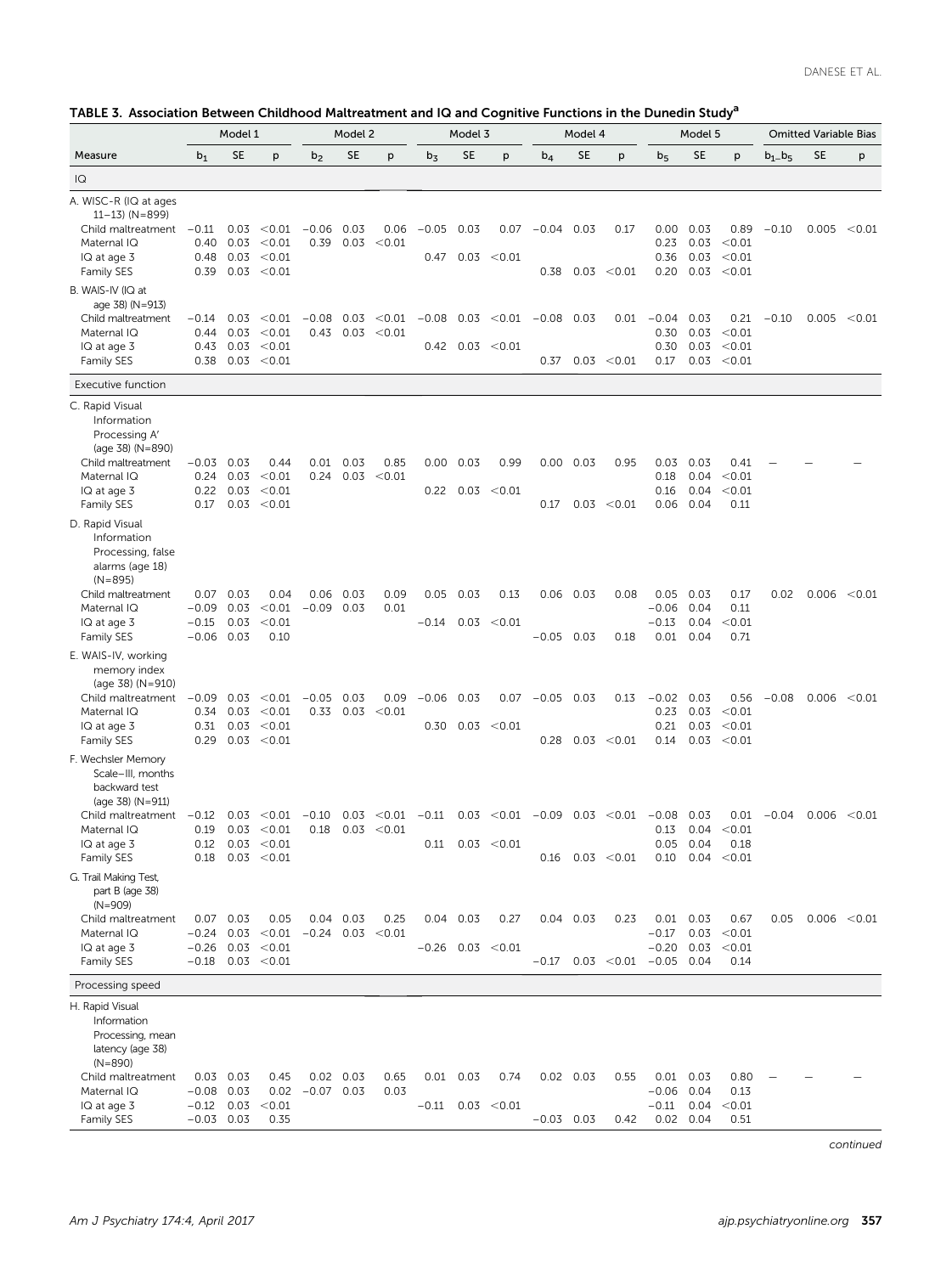## TABLE 3, continued

|                                                                                                                                              | Model 1                              |                             |                                                                                | Model 2         |              |                     |                    | Model 3       |                                |                    | Model 4   |                                |                                       | Model 5                                  |                                                             |              | <b>Omitted Variable Bias</b> |               |  |
|----------------------------------------------------------------------------------------------------------------------------------------------|--------------------------------------|-----------------------------|--------------------------------------------------------------------------------|-----------------|--------------|---------------------|--------------------|---------------|--------------------------------|--------------------|-----------|--------------------------------|---------------------------------------|------------------------------------------|-------------------------------------------------------------|--------------|------------------------------|---------------|--|
| Measure                                                                                                                                      | $b_1$                                | SE                          | p                                                                              | b <sub>2</sub>  | <b>SE</b>    | p                   | b3                 | SE            | p                              | b <sub>4</sub>     | <b>SE</b> | p                              | b <sub>5</sub>                        | SE                                       | p                                                           | $b_1 - b_5$  | <b>SE</b>                    | p             |  |
| I. Reaction time index<br>(age 38) (N=895)<br>Child maltreatment<br>Maternal IQ<br>IQ at age 3<br>Family SES                                 | $-0.08$<br>$-0.13$<br>$-0.10$        | $0.06$ 0.03<br>0.03<br>0.03 | 0.08<br>0.02<br>< 0.01<br>0.03 < 0.01                                          | 0.05<br>$-0.07$ | 0.03<br>0.03 | 0.15<br>0.04        | 0.04<br>$-0.13$    | 0.03          | 0.21<br>0.03 < 0.01            | 0.04<br>$-0.09$    | 0.03      | 0.20<br>0.03 < 0.01            | 0.03<br>$-0.03$<br>$-0.11$<br>$-0.05$ | 0.03<br>0.04<br>0.04<br>0.04             | 0.33<br>0.47<br>< 0.01<br>0.18                              |              |                              |               |  |
| J. WAIS-IV, processing<br>speed index<br>(age 38) (N=912)<br>Child maltreatment<br>Maternal IQ<br>IQ at age 3<br>Family SES                  | $-0.07$ 0.03<br>0.25<br>0.27<br>0.18 | 0.03<br>0.03<br>0.03        | 0.04<br>< 0.01<br>< 0.01<br>$<$ 0.01                                           | $-0.04$<br>0.24 | 0.03<br>0.03 | 0.26<br>< 0.01      | $-0.03$ 0.03       |               | 0.29<br>$0.26$ 0.03 < 0.01     | $-0.04$<br>0.17    | 0.03      | 0.24<br>0.03 < 0.01            | $-0.01$ 0.03<br>0.18<br>0.21<br>0.05  | 0.03<br>0.03<br>0.04                     | 0.73<br>< 0.01<br>< 0.01<br>0.15                            | $-0.06$      | 0.006                        | $<$ 0.01 $\,$ |  |
| Memory                                                                                                                                       |                                      |                             |                                                                                |                 |              |                     |                    |               |                                |                    |           |                                |                                       |                                          |                                                             |              |                              |               |  |
| K. Paired Associates<br>Learning, first trial<br>(age 38) (N=898)<br>Child maltreatment<br>Maternal IQ<br>IQ at age 3<br><b>Family SES</b>   | $-0.05$<br>0.14<br>0.17<br>0.10      | 0.03<br>0.03<br>0.03        | 0.17<br>< 0.01<br>< 0.01<br>0.03 < 0.01                                        | $-0.03$<br>0.14 | 0.03<br>0.03 | 0.41<br>< 0.01      | $-0.03$<br>0.17    | 0.03          | 0.44<br>0.03 < 0.01            | $-0.03$<br>0.10    | 0.03      | 0.37<br>0.03 < 0.01            | $-0.01$<br>0.10<br>0.14               | 0.03<br>0.04<br>0.04<br>$0.02$ 0.04      | 0.69<br>< 0.01<br>< 0.01<br>0.57                            |              |                              |               |  |
| L. Paired Associates<br>Learning, total<br>errors (age 38)<br>$(N = 898)$<br>Child maltreatment<br>Maternal IQ<br>IQ at age 3                | $-0.17$<br>$-0.16$                   | $0.04$ 0.03<br>0.03         | 0.19<br>0.03 < 0.01<br>< 0.01<br>0.03 < 0.01                                   | 0.02<br>$-0.16$ | 0.03<br>0.03 | 0.50<br>< 0.01      | 0.03<br>$-0.16$    | 0.03          | 0.45<br>0.03 < 0.01            | 0.03<br>$-0.09$    | 0.03      | 0.39<br>0.03 < 0.01            | 0.01<br>$-0.13$<br>$-0.12$<br>$-0.01$ | 0.03<br>0.04<br>0.04                     | 0.75<br>< 0.01<br>< 0.01                                    |              |                              |               |  |
| <b>Family SES</b><br>M. Wechsler Memory<br>Scale-III, verbal<br>paired associates,<br>total recall<br>(age 38) (N=911)<br>Child maltreatment | $-0.10$<br>$-0.02$ 0.03              |                             | 0.56                                                                           | 0.01            | 0.03         | 0.87                | 0.01               | 0.03          | 0.83                           | 0.02               | 0.03      | 0.64                           | 0.03                                  | 0.04<br>0.03                             | 0.77<br>0.29                                                |              |                              |               |  |
| Maternal IQ<br>IQ at age 3<br>Family SES                                                                                                     | 0.20<br>0.22<br>0.22                 | 0.03<br>0.03                | < 0.01<br>< 0.01<br>0.03 < 0.01                                                | 0.20            | 0.03         | < 0.01              |                    |               | $0.22$ $0.03$ < $0.01$         | 0.22               |           | 0.03 < 0.01                    | 0.12<br>0.15<br>0.13                  | 0.04<br>0.03<br>0.04                     | < 0.01<br>< 0.01<br>< 0.01                                  |              |                              |               |  |
| N. Wechsler Memory<br>Scale-III, verbal<br>paired associates,<br>delayed recall<br>(age 38) (N=908)<br>Child maltreatment<br>Maternal IQ     | $-0.01$<br>0.19                      | 0.03                        | 0.72<br>0.03 < 0.01                                                            | 0.01<br>0.19    | 0.03<br>0.03 | 0.71<br>< 0.01      |                    | $0.01$ $0.03$ | 0.70                           | 0.02               | 0.03      | 0.55                           | 0.04<br>0.12                          | 0.03<br>0.04                             | 0.24<br>< 0.01                                              |              |                              |               |  |
| IQ at age 3<br>Family SES                                                                                                                    |                                      |                             | $0.20$ $0.03$ < $0.01$<br>$0.20$ $0.03$ < $0.01$                               |                 |              |                     |                    |               | $0.20$ $0.03$ < $0.01$         |                    |           | $0.20$ $0.03$ < $0.01$         |                                       |                                          | $0.14$ 0.04 < 0.01<br>$0.12$ $0.04$ < $0.01$                |              |                              |               |  |
| O. Rey Auditory Verbal<br>Learning Test,<br>total recall<br>(age 38) (N=910)<br>Child maltreatment                                           |                                      |                             | $-0.09$ 0.03 < 0.01 - 0.06 0.03                                                |                 |              |                     | $0.08 - 0.05 0.03$ |               |                                | $0.09 - 0.05 0.03$ |           | 0.14                           | $-0.02$ 0.03                          |                                          |                                                             | $0.45 -0.06$ |                              | 0.006 < 0.01  |  |
| Maternal IQ<br>IQ at age 3<br>Family SES                                                                                                     |                                      |                             | $0.25$ 0.03 < 0.01<br>$0.27$ 0.03 < 0.01<br>$0.25$ 0.03 < 0.01                 |                 |              | $0.25$ 0.03 < 0.01  |                    |               | $0.26$ $0.03$ < $0.01$         |                    |           | $0.24$ 0.03 < 0.01             | 0.19                                  |                                          | $0.16$ $0.03$ < $0.01$<br>0.03 < 0.01<br>$0.13$ 0.04 < 0.01 |              |                              |               |  |
| P. Rey Auditory Verbal<br>Learning Test,<br>delayed recall<br>(age 38) (N=911)                                                               |                                      |                             |                                                                                |                 |              |                     |                    |               |                                |                    |           |                                |                                       |                                          |                                                             |              |                              |               |  |
| Child maltreatment<br>Maternal IQ<br>IQ at age 3<br>Family SES                                                                               | $-0.05$ 0.03                         |                             | 0.15<br>$0.16$ $0.03$ < $0.01$<br>$0.16$ $0.03$ < $0.01$<br>$0.19$ 0.03 < 0.01 | $-0.03$<br>0.16 | 0.03         | 0.39<br>0.03 < 0.01 | $-0.03$ 0.03       |               | 0.38<br>$0.16$ $0.03$ < $0.01$ | $-0.02$ 0.03       |           | 0.60<br>$0.19$ $0.03$ < $0.01$ | 0.10                                  | $0.00 \quad 0.03$<br>$0.09$ 0.04<br>0.04 | 0.90<br>0.01<br>< 0.01<br>$0.13$ $0.04$ < $0.01$            |              |                              |               |  |

continued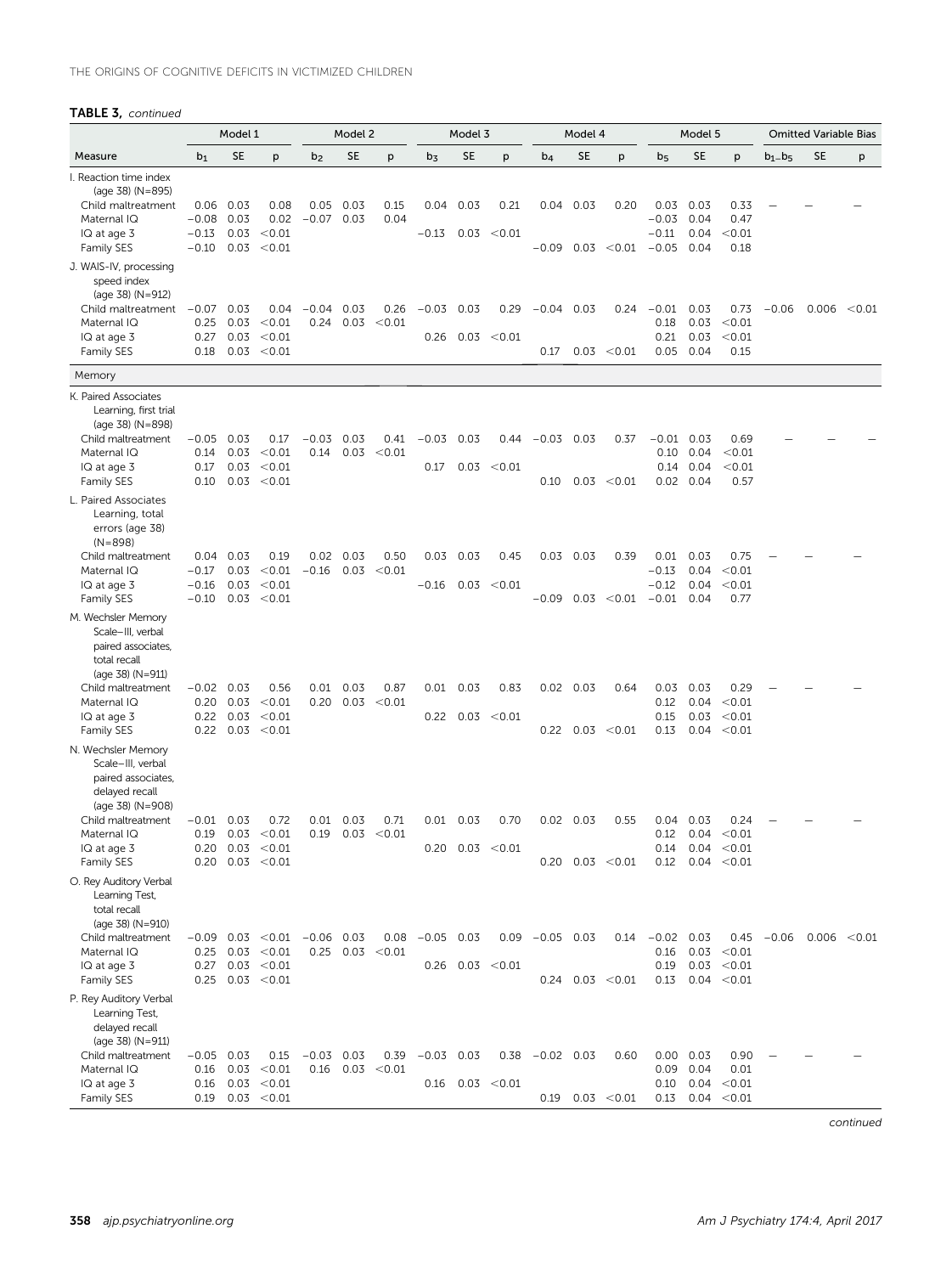TABLE 3, continued

|                                                                                          | Model 1 |           |        |                | Model 2   |        |         | Model 3   |        | Model 4        |           |        | Model 5        |           |        | <b>Omitted Variable Bias</b> |           |        |
|------------------------------------------------------------------------------------------|---------|-----------|--------|----------------|-----------|--------|---------|-----------|--------|----------------|-----------|--------|----------------|-----------|--------|------------------------------|-----------|--------|
| Measure                                                                                  | $b_1$   | <b>SE</b> | p      | b <sub>2</sub> | <b>SE</b> | p      | $b_3$   | <b>SE</b> | p      | b <sub>4</sub> | <b>SE</b> | p      | b <sub>5</sub> | <b>SE</b> | p      | $b_1 - b_5$                  | <b>SE</b> | p      |
| Perceptual reasoning                                                                     |         |           |        |                |           |        |         |           |        |                |           |        |                |           |        |                              |           |        |
| Q. WAIS-IV, perceptual<br>reasoning index<br>(age 38) (N=911)                            |         |           |        |                |           |        |         |           |        |                |           |        |                |           |        |                              |           |        |
| Child maltreatment                                                                       | $-0.13$ | 0.03      | < 0.01 | $-0.09$        | 0.03      | < 0.01 | $-0.09$ | 0.03      | < 0.01 | $-0.09$        | 0.03      | < 0.01 | $-0.06$        | 0.03      | 0.05   | $-0.07$                      | 0.006     | < 0.01 |
| Maternal IQ                                                                              | 0.33    | 0.03      | < 0.01 | 0.32           | 0.03      | < 0.01 |         |           |        |                |           |        | 0.24           | 0.03      | < 0.01 |                              |           |        |
| IQ at age 3                                                                              | 0.29    | 0.03      | < 0.01 |                |           |        | 0.28    | 0.03      | < 0.01 |                |           |        | 0.20           | 0.03      | < 0.01 |                              |           |        |
| <b>Family SES</b>                                                                        | 0.24    | 0.03      | < 0.01 |                |           |        |         |           |        | 0.23           | 0.03      | < 0.01 | 0.08           | 0.03      | 0.02   |                              |           |        |
| Verbal comprehension                                                                     |         |           |        |                |           |        |         |           |        |                |           |        |                |           |        |                              |           |        |
| R. WAIS-IV, verbal<br>comprehension<br>index (age 38)<br>$(N=913)$<br>Child maltreatment | $-0.13$ | 0.03      | < 0.01 | $-0.08$        | 0.03      | 0.01   | $-0.07$ | 0.03      | 0.01   | $-0.06$        | 0.03      | 0.04   | $-0.02$        | 0.03      | 0.39   | $-0.10$                      | 0.005     | < 0.01 |
| Maternal IQ                                                                              | 0.42    | 0.03      | < 0.01 | 0.41           | 0.03      | < 0.01 |         |           |        |                |           |        | 0.26           | 0.03      | < 0.01 |                              |           |        |
| IQ at age 3                                                                              | 0.44    | 0.03      | < 0.01 |                |           |        | 0.43    | 0.03      | < 0.01 |                |           |        | 0.30           | 0.03      | < 0.01 |                              |           |        |
| Family SES                                                                               | 0.41    | 0.03      | < 0.01 |                |           |        |         |           |        | 0.40           | 0.03      | < 0.01 | 0.21           | 0.03      | < 0.01 |                              |           |        |

a The table lists standardized regression coefficients (betas) for the association between childhood maltreatment and cognitive measures from ordinary least squares (linear) regression models. Model 1 presents bivariate (unadjusted) associations between all predictors and the cognitive measures. Model 2 is adjusted for the effect of maternal IQ, model 3 for the effect of IQ at age 3, model 4 for the effect of family socioeconomic status (SES), and model 5 for the effect of all covariates. "Omitted variable bias" presents the difference between the unadjusted and fully adjusted effect of child maltreatment on the cognitive measures when the unadjusted effects were statistically significant. WAIS-IV=Wechsler Adult Intelligence Scale, 4th edition; WISC-R=Wechsler Intelligence Scale for Children–Revised.

nonspecific effects of childhood socioeconomic disadvantage. On the one hand, the results are consistent with the high heritability of cognitive functions (38), their strong continuity across the life course (22), and the stable cognitive deficits previously described in children exposed to adversity (39, 40). On the other hand, they are inconsistent with the causal effects of early-life stress on brain function reported in experimental animal models (41, 42). Although animal models show that early-life stress can have an effect on brain function, human studies, such as those reported here, are needed to test whether real-world exposures, such as childhood victimization, do typically affect clinically relevant brain functions in ordinary humans. We speculate that inconsistencies could arise for several reasons. First, differencesin the effects of early-life stress could arise because of differences in life history and brain development timing across species (43, 44). Second, because of greater genetic heterogeneity in humans, individual differences may buffer the average effects of early-life stress on brain function to a greater extent in humans than in animal models (45). Third, universal interventions (e.g., schooling) and targeted interventions (e.g., child protection services, psychiatric treatment) in childhood may buffer the effect of early-life stress on brain function in humans but not in animal models. Finally, selective reporting of positive results may have biased scientific evidence (46).

We note a set of limitations. First, it is possible that our measures of childhood victimization have underestimated associations with cognitive functions. However, a comparison between our studies and previous studies suggests that this is not the case. For example, Perez and Widom (47) report standardized mean differences of  $-0.62$  (95% CI=  $-0.77$ ,  $-0.46$ ) in IQ between court-substantiated cases of maltreatment and control subjects. By comparison, in the E-Risk Study, standardized mean differences in IQ between poly-victimized and nonvictimized study members were  $-0.68$  (95% CI= $-0.85$ ,  $-0.50$ ) at age 12 and  $-0.52$  (95%  $CI=-0.70, -0.34$ ) at age 18. In the Dunedin Study, standardized mean differences in IQ between definite maltreated and nonmaltreated study members were  $-0.29$  (95% CI=  $-0.52, -0.06$ ) at ages 11–13 and  $-0.43$  (95% CI= $-0.66, -0.20$ ) at age 38. Confidence intervals for the estimates overlap, in line with expectations that there are no significant differences across the studies. This shows that, at the bivariate level, our studies have not underestimated the associations between childhood victimization and cognitive functions. However, our multivariate analyses suggest that these associations were significantly attenuated by the presence of cognitive deficits that predated childhood victimization and by confounding genetic and environmental risks. Second, the results may only be valid for childhood victimization within the age ranges described in our studies (3–12 years). It is possible that victimization of infants and toddlers (48) can cause immediate and stable changes in cognitive functions that we did not detect. To partly test for such effects, in the E-Risk Study we reran analyses excluding children who were victimized before the age-5 IQ assessment, but the results were unaltered. In the Dunedin Study we capitalized on a measure of maternal IQ, a proxy for the child's IQ (38) unbiased by the child's victimization experience. Cognitive deficits were similarly explained by differences in maternal IQ and differences in the child's IQ at age 3 (Table 3 and Table S12, models 2 and 3, respectively). These findings suggest that the limited residual effects of childhood victimization on later cognitive functions were unlikely to be due to early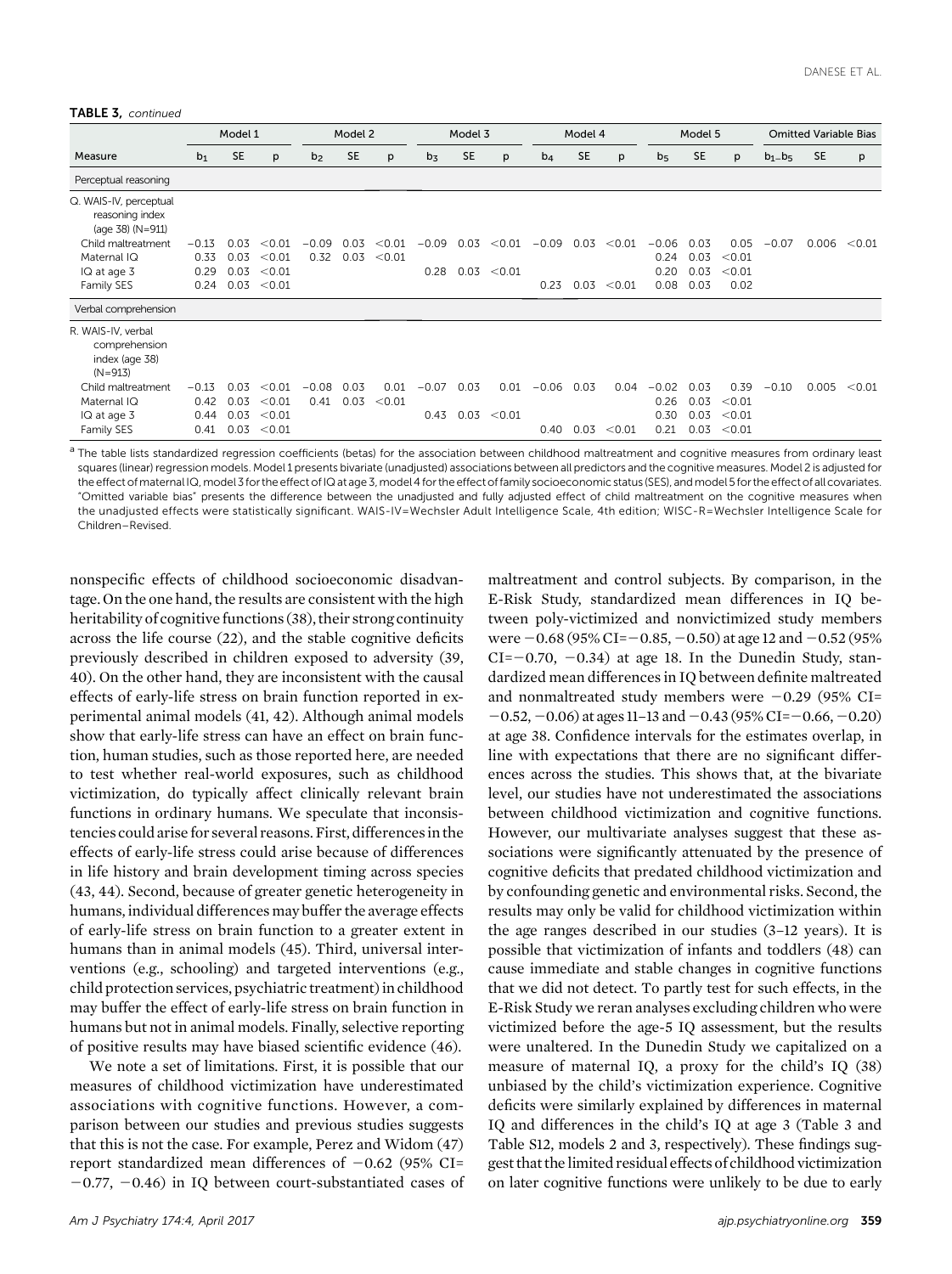victimization. Third, the resultsmay only apply to the childhood victimization experiences measured here and not to more extreme and unusual experiences (e.g., institutional upbringing, head-injury-associated victimization). Fourth, the results may only apply to the clinically relevant cognitive measures used here and not to other brain functions that may be affected by victimization experiences (e.g., reward or threat processing). Fifth, there was evidence for a residual effect of childhood victimization on the Wechsler Intelligence Scale for Children at age 12 in one of our two samples. Therefore, we cannot conclusively rule out the presence of a small causal effect. Despite these limitations, the findings have implications for neuroscience and clinical practice.

With regard to neuroscience, these findings caution researchers to adopt a more circumspect approach to causal inference in human studies. Together with previous commentaries (18–20), these results highlight the fact that advances in neuroscience methods need to be accompanied by greater attention to study design. Experimental designs to test the effects of child victimization in humans are clearly unethical. Longitudinal designs like the ones used here are costly but essential for tracking within-individual changes (49). Twin and sibling designs are uncommon but can offer crucial insights in this area (50, 51). Neuroscience research capitalizing on these designs will be important to further test putative causal effects of child victimization on brain structure and function.

With regard to clinical practice, the present findings caution clinicians against simplistic case formulations for individuals with complex traumatic histories of child victimization. The results suggest that cognitive deficits should be conceptualized as children's individual risk factors for victimization (9, 21) as well as potential complicating features during treatment (52, 53). Interventions attempting to support and improve cognition (54, 55) in individuals with a history of childhood victimization can be useful to complement more commonly used interventions for emotional and behavioral disturbances in this population.

#### AUTHOR AND ARTICLE INFORMATION

From the MRC Social, Genetic, and Developmental Psychiatry Centre and the Department of Child and Adolescent Psychiatry, Institute of Psychiatry, Psychology, and Neuroscience, King's College London, De Crespigny Park, London; the National and Specialist Clinic for Child Traumatic Stress and Anxiety Disorders, South London and Maudsley NHS Foundation Trust, London; the Department of Psychology and Neuroscience and the Department of Psychiatry and Behavioral Sciences, Duke University, Durham, N.C.; and the Department of Psychology, University of Otago, Dunedin, New Zealand.

Address correspondence to Dr. Danese [\(andrea.danese@kcl.ac.uk](mailto:andrea.danese@kcl.ac.uk)).

The Environmental Risk(E-Risk) Longitudinal Twin Study is funded by grant G1002190 from the U.K. Medical Research Council. Additional support was provided by grant HD077482 from the U.S. National Institute of Child Health and Development and by the Jacobs Foundation. Dr. Fisher is supported by the MQ: Transforming Mental Health Fellowship MQ14F40. The Dunedin Multidisciplinary Health and Development Research Unit is funded by the New Zealand Health Research Council and the New Zealand

Ministry of Business, Innovation, and Employment. Additional support was provided by grants R01AG032282, R01AG049789, and R01AG048895 from the U.S. National Institute on Aging, grant MR/K00381X from the U.K. Medical Research Council, grant ES/M010309/1 from the Economic and Social Research Council, and by the Jacobs Foundation.

The authors report no financial relationships with commercial interests.

Received March 20, 2016; revisions received June 2 and Aug. 3, 2016; accepted Aug. 8, 2016; published online Oct. 31, 2016.

#### **REFERENCES**

- 1. Danese A, McEwen BS: Adverse childhood experiences, allostasis, allostatic load, and age-related disease. Physiol Behav 2012; 106: 29–39
- 2. McCrory E, De Brito SA, Viding E: Research review: the neurobiology and genetics of maltreatment and adversity. J Child Psychol Psychiatry 2010; 51:1079–1095
- 3. Moffitt TE; Klaus-Grawe 2012 Think Tank: Childhood exposure to violence and lifelong health: clinical intervention science and stressbiology research join forces. Dev Psychopathol 2013; 25:1619–1634
- 4. Lim L, Radua J, Rubia K: Gray matter abnormalities in childhood maltreatment: a voxel-wise meta-analysis. Am J Psychiatry 2014; 171: 854–863
- 5. Sapolsky RM: Why stress is bad for your brain. Science 1996; 273: 749–750
- 6. Perry BD: Childhood experience and the expression of genetic potential: what childhood neglect tells us about nature and nurture. Brain Mind 2002; 3:79–100
- 7. Lupien SJ, McEwen BS, Gunnar MR, et al: Effects of stress throughout the lifespan on the brain, behaviour, and cognition. Nat Rev Neurosci 2009; 10:434–445
- 8. Tost H, Champagne FA, Meyer-Lindenberg A: Environmental influence in the brain, human welfare, and mental health. Nat Neurosci 2015; 18:1421–1431
- 9. Leppänen JM, Nelson CA: Tuning the developing brain to social signals of emotions. Nat Rev Neurosci 2009; 10:37–47
- 10. Susser E, Widom CS: Still searching for lost truths about the bitter sorrows of childhood. Schizophr Bull 2012; 38:672–675
- 11. Allen G, Smith ID: Early Intervention: Good Parents, Great Kids, Better Citizens. London, Centre for Social Justice and the Smith Institute, 2008 [\(http://www.centreforsocialjustice.org.uk/UserStorage/](http://www.centreforsocialjustice.org.uk/UserStorage/pdf/Pdf%20reports/EarlyInterventionFirstEdition.pdf) [pdf/Pdf%20reports/EarlyInterventionFirstEdition.pdf](http://www.centreforsocialjustice.org.uk/UserStorage/pdf/Pdf%20reports/EarlyInterventionFirstEdition.pdf) )
- 12. Edwards R, Gillies V, Horsley N: Brain science and early years policy: hopeful ethos or "cruel optimism"? Crit Soc Policy 2015; 35:167–187
- 13. Bishop DVM: Research review: Emanuel Miller Memorial Lecture 2012: neuroscientific studies of intervention for language impairment in children: interpretive and methodological problems. J Child Psychol Psychiatry 2013; 54:247–259
- 14. Deary IJ, Whiteman MC, Starr JM, et al: The impact of childhood intelligence on later life: following up the Scottish mental surveys of 1932 and 1947. J Pers Soc Psychol 2004; 86:130–147
- 15. Schmidt FL, Hunter J: General mental ability in the world of work: occupational attainment and job performance. J Pers Soc Psychol 2004; 86:162–173
- 16. Pechtel P, Pizzagalli DA: Effects of early life stress on cognitive and affective function: an integrated review of human literature. Psychopharmacology (Berl) 2011; 214:55–70
- 17. Hart H, Rubia K: Neuroimaging of child abuse: a critical review. Front Hum Neurosci 2012; 6:52
- 18. Open Science Collaboration: Psychology: estimating the reproducibility of psychological science. Science 2015; 349:aac4716
- 19. Falk EB, Hyde LW, Mitchell C, et al: What is a representative brain? Neuroscience meets population science. Proc Natl Acad Sci USA 2013; 110:17615–17622
- 20. Button KS, Ioannidis JPA,Mokrysz C, et al: Power failure: why small sample size undermines the reliability of neuroscience. Nat Rev Neurosci 2013; 14:365–376